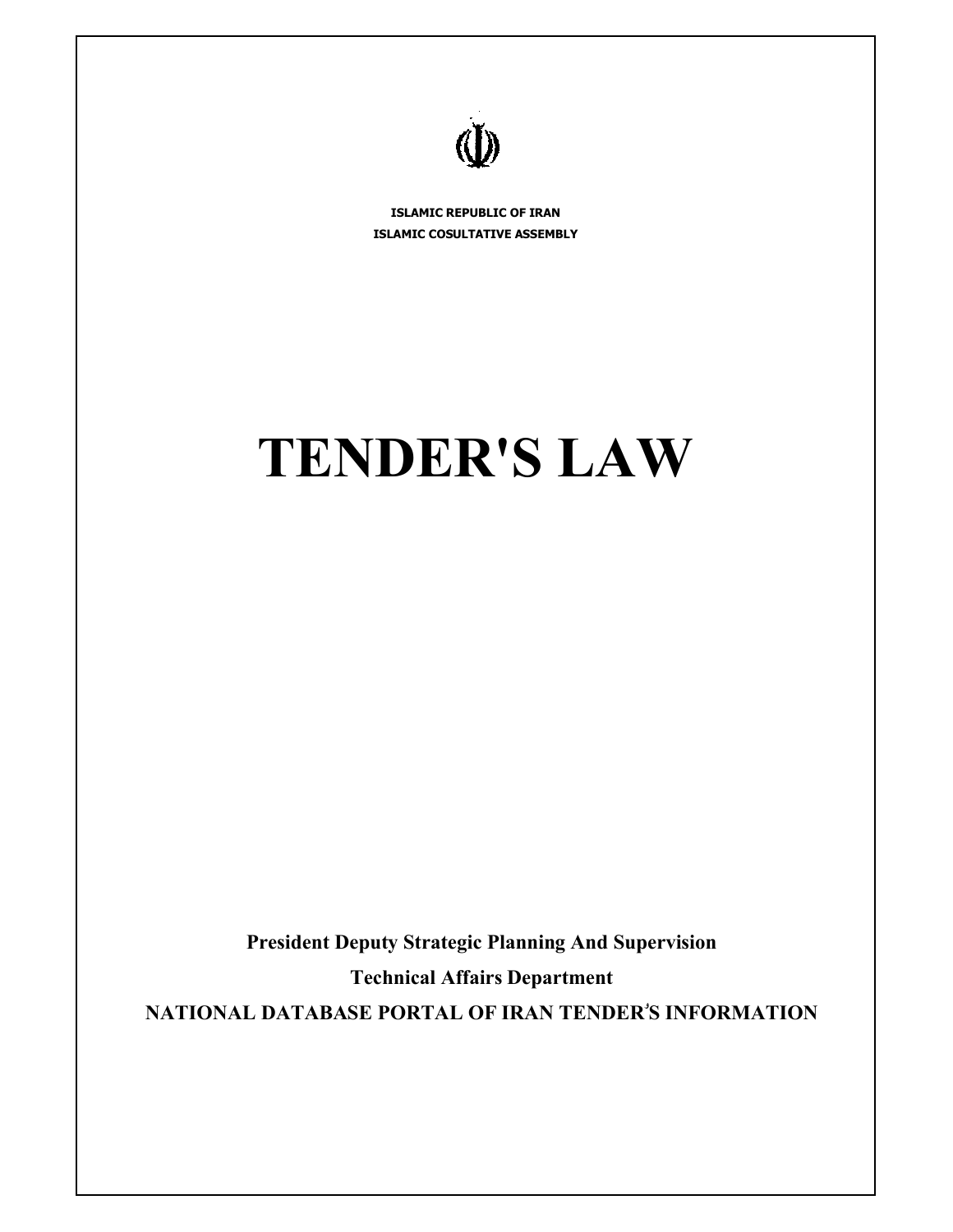#### IN THE NAME OF GOD

Present document as Bidding Law, passed by Islamic Republic Parliament, translated by Technical Affairs Department of President Deputy Strategic Planning And Supervision, with cooperation of Rahpooyan Monaghesate Pars Institute. This document is guidance for participating of foreign bidders in tenders of Islamic Republic of Iran, however only its Farsi text has legal validity.

At present this law comprising four bylaw passed by Government and must taking into account it's regulations in organizing the Bidding, Bidding Avoidance and in case in which bidding is not necessary.

> Technical Affairs Department President Deputy Strategic Planning And Supervision

**Translator**: Farzin Fardanesh **Editor**: Hamideh Sadat Fakhri **Supervisors**: Mohsen Rajaei, Alireza Toutounchi

> http://nezamfani.ir http://iets.mporg.ir

> > **March ٢٠٠٩**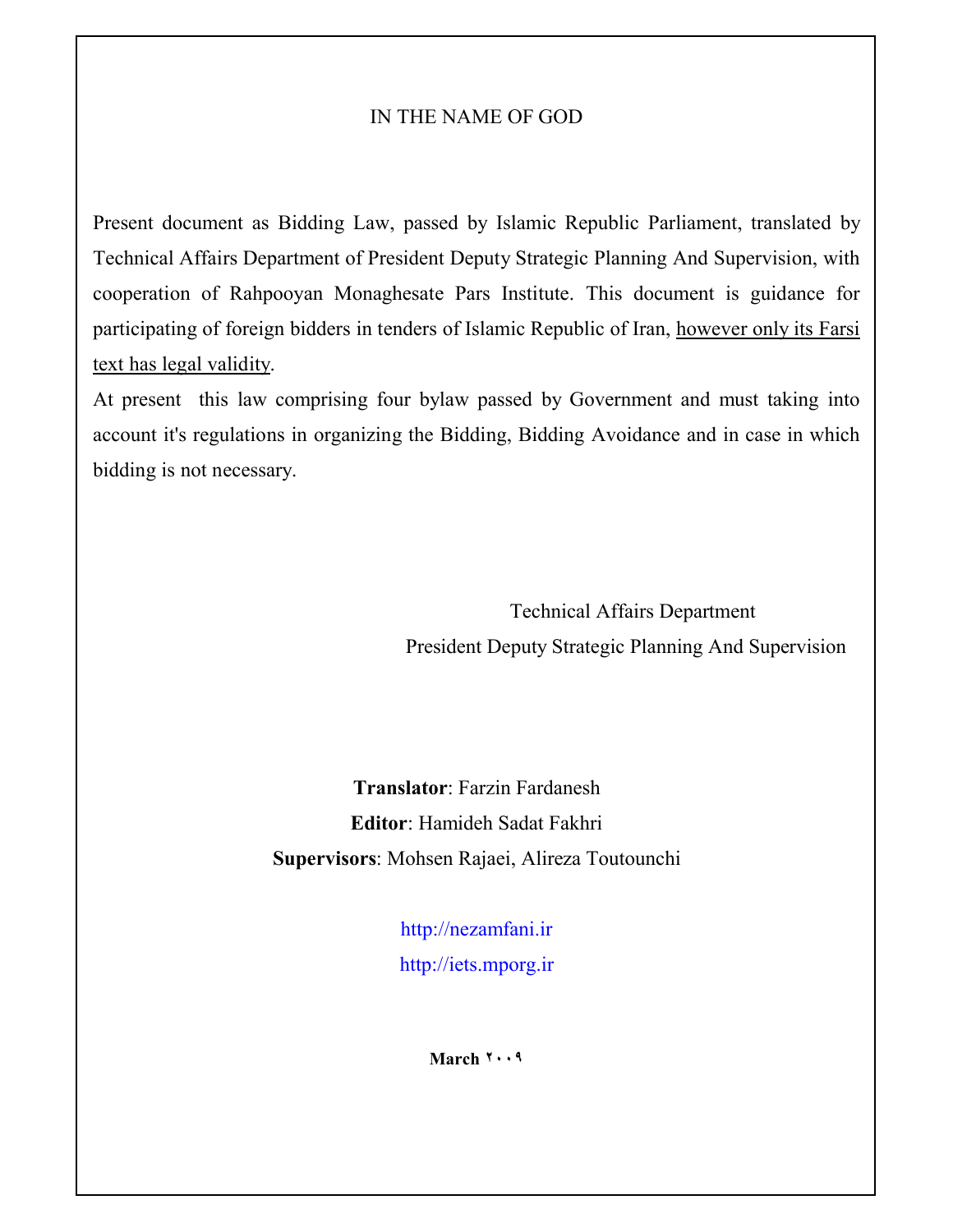### **Index**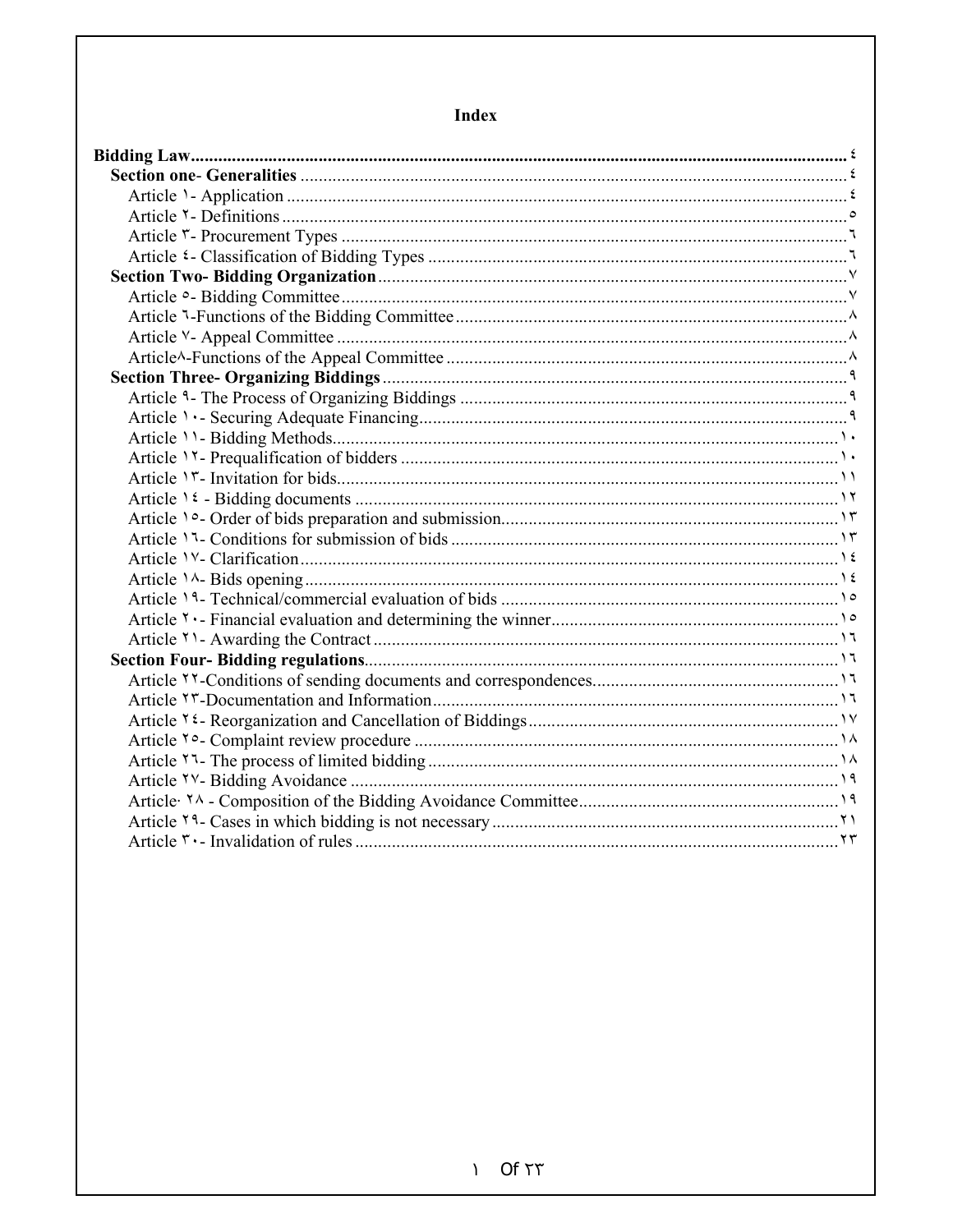#### **Parliament of Islamic Republic of Iran**

**No: ١٣٠٨٩٠**

**February ١٥, ٢٠٠٥**

# **Reverend Sayyed Mohammed Khatami President of the Islamic Republic of Iran**

#### **Dear Sirs,**

The bill on Bidding Law, the first priority of which was approved in the open session on Sunday November ٢٣, ٢٠٠٣ and was passed with alterations in the open session on Tuesday April 1<sup>2</sup>,  $1 \cdot 5$ . Based on the objection of the Guardian Council to Article 1, paragraph (b) and Article  $\lambda$ , paragraph (b) and according to Article One Hundred Twelve (١١٢) of the Constitution of the Islamic Republic of Iran, it was referred to Expediency Council and was approved with alterations. It is attached herewith in accordance with Article One Hundred Twenty Three (١٢٣) of the Constitution of the Islamic Republic of Iran.

> **Gholamali Haddad Adel Speaker Islamic Parliament**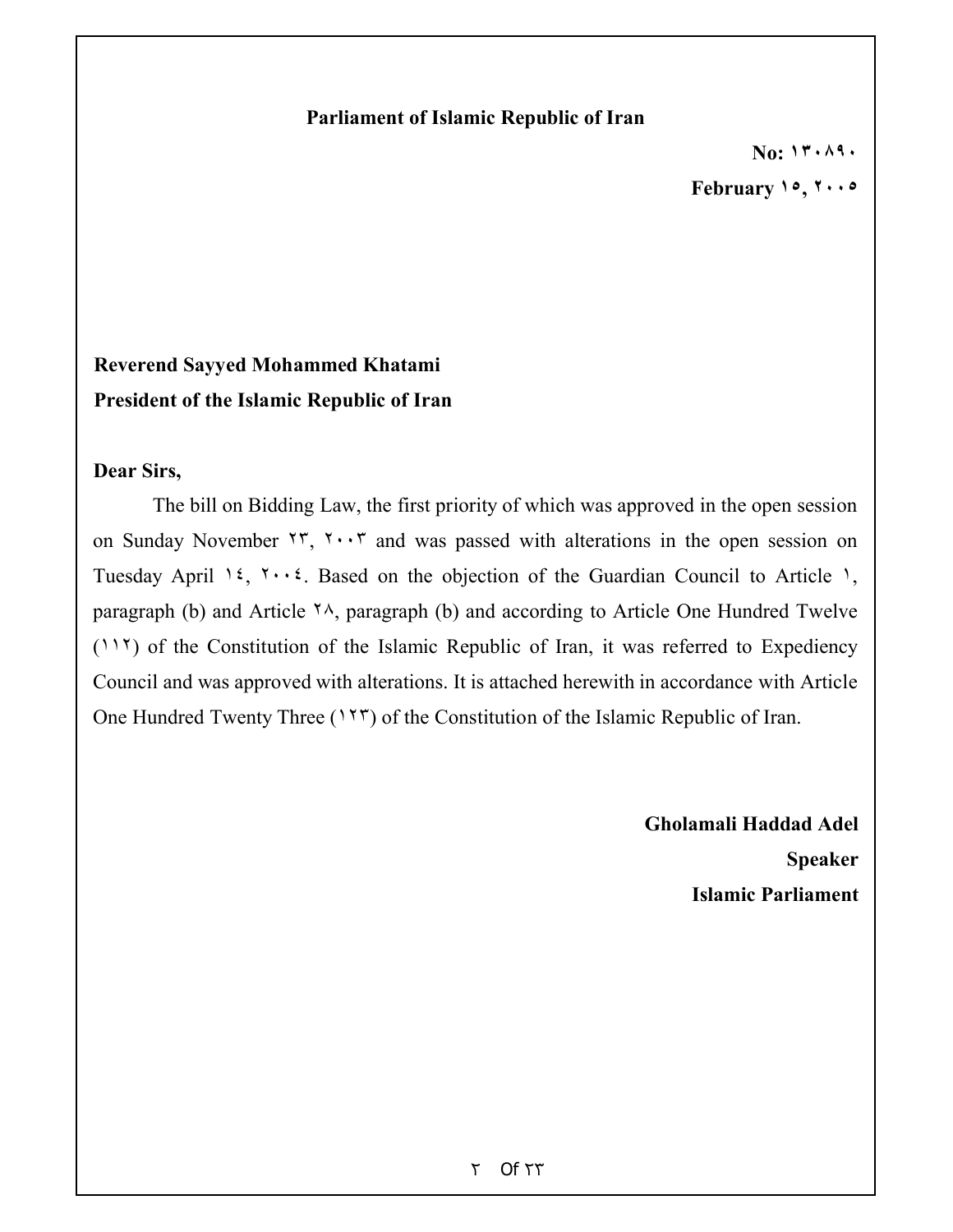# **In the Name Of the Most High President's Office**

**NO: ٦٧٤٩٠**

**February ١٥, ٢٠٠٥**

#### **The Ministry of Economy and Financial Affairs**

The Bidding Law, passed in the open session of Tuesday, April 12,  $\cdots$ , of the Islamic Parliament, referred to the Expediency Council due to the objections of the Guardian Council, was approved with alterations on January  $\forall \forall x, \forall \cdots$  by this Council. It was received as attached to the Parliament letter of February ٦, ٢٠٠٥ [No: ١٣٠٨٩٠] is sent herewith for implementation.

> **Sayyed Mohammad Khatami President**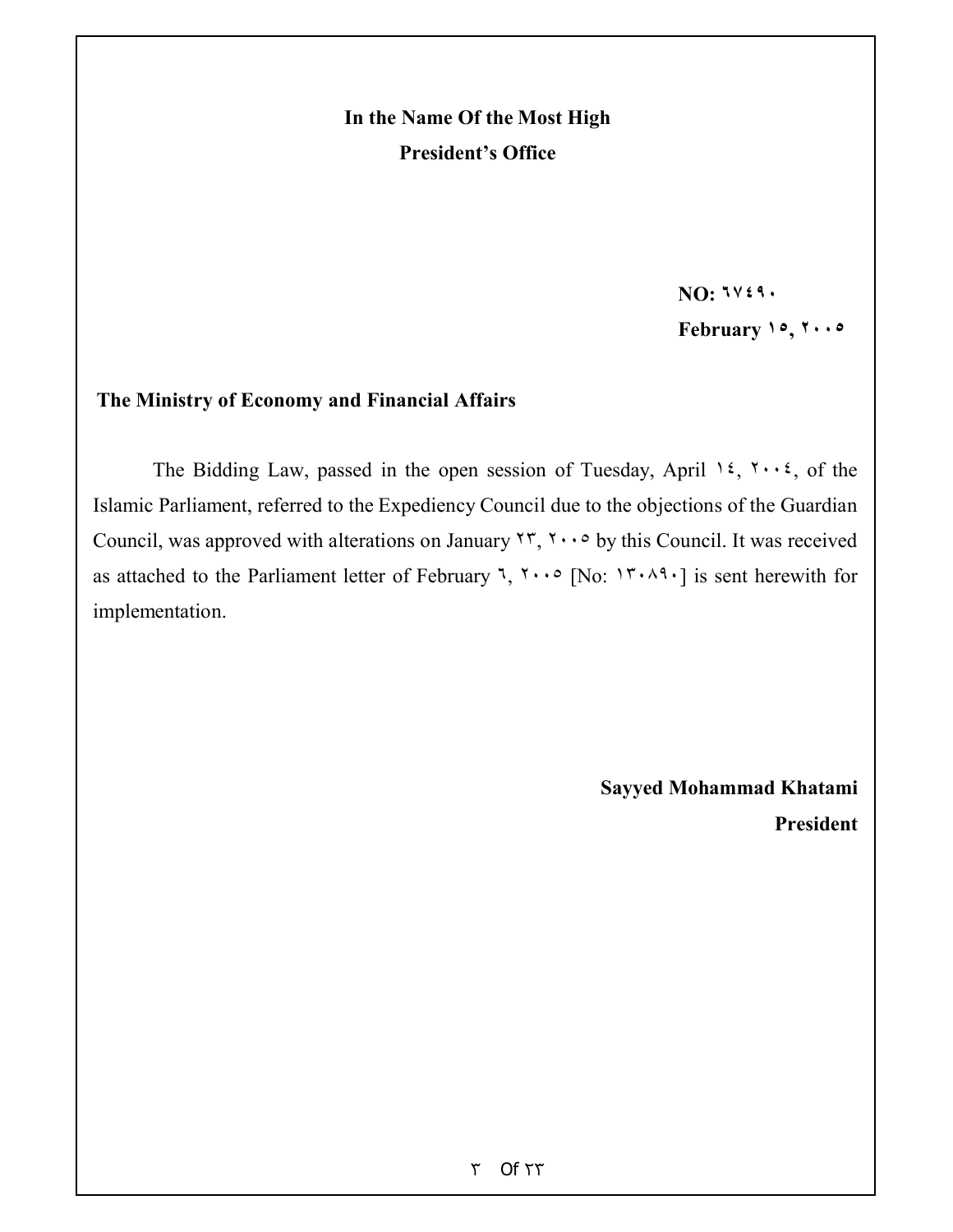# **Bidding Law**

#### *Section one- Generalities*

#### **Article ١- Application**

a) This law is passed with the purpose of stipulating the bidding method and procedure and is applicable only in the procurement undertaken in accordance with this Law.

b) All three powers of the Islamic Republic of Iran shall follow the stipulations of this Law in organizing a bidding; this includes: ministries; public organizations, institutions, and companies; profitable institutes affiliated to the Government; public financial establishments and banks; public insurance companies; nongovernmental public institutions and foundations (in cases where the institutions or foundations uses governmental budget); public institutions; Foundations and organizations of Islamic Revolution; Guardian Council of the Constitution; as well as organizations and bodies which the applicability of this Law requires mention or stipulation of their name, regardless of their specific regulations or the application of the general rules and regulations, namely Ministry Jihad Agriculture, National Iranian Oil Company, National Iranian Gas Company, National Iranian Petrochemical Industries Company, Iranian Industries Renovation and Development Organization, Ports and Shipping Organization of Islamic Republic of Iran, Iranian Mining Industries and Mines Renovation and Development Organizations, Islamic Republic of Iran Broadcasting, and the companies affiliated to them.

**Note:** The armed forces are subject to their specific regulation and are exempted from this Law.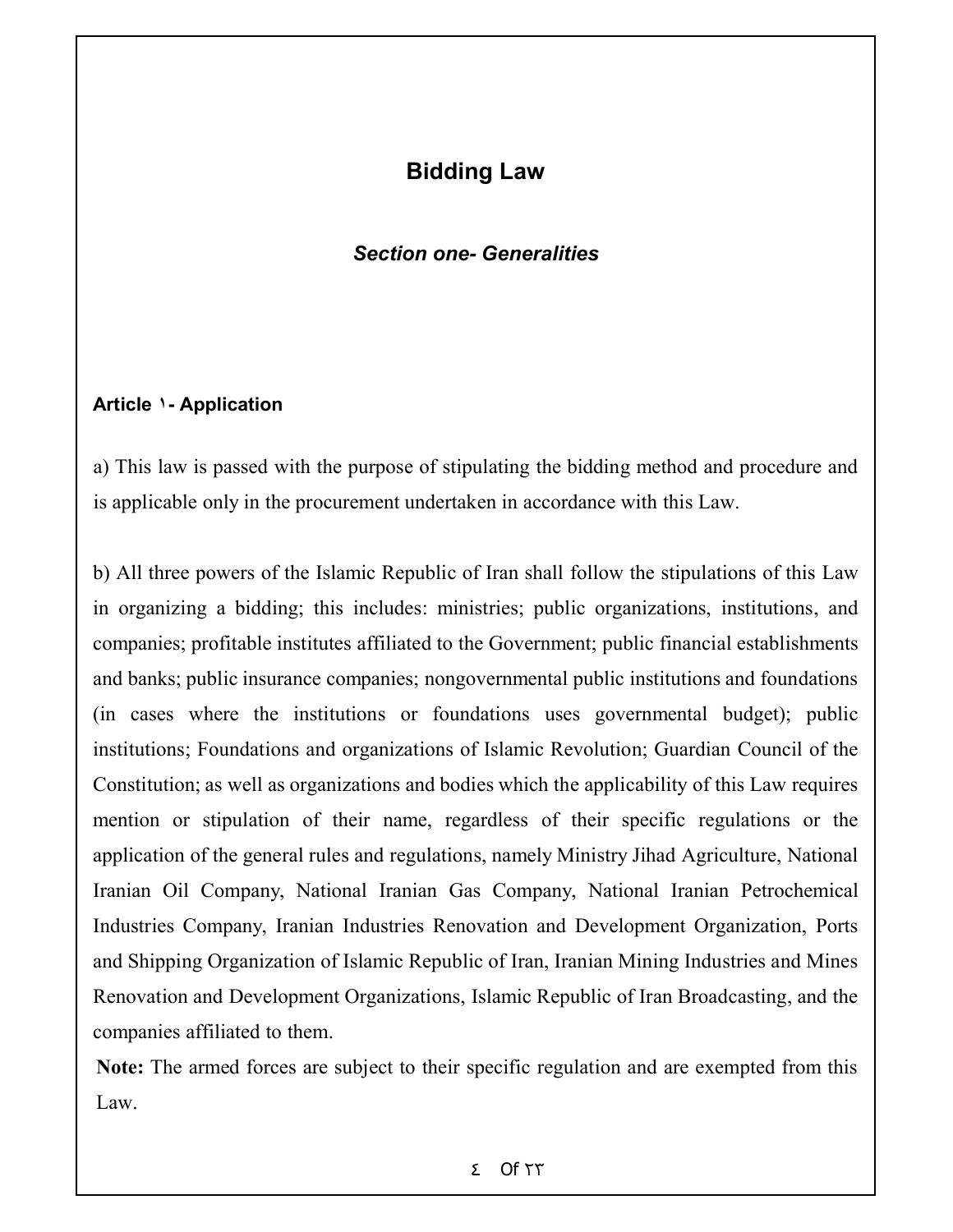#### **Article ٢- Definitions**

Terms used in this Law are defined as follows:

- a) Bidding: A competitive process for provision of required quality (as per bidding documents) in which the assignment of the bidding are awarded to the bidder with the least evaluated cost.
- b) Organizing Agency: bodies mentioned in Article l (b) of this Law, organizing the bidding.
- c) Bidder: individuals or companies who receive bidding documents and participate in the bidding.
- d) Technical/Commercial Committee: a Committee comprising of at least three qualified technical/commercial expert members selected by the authorized official of the Organizing Agency, responsible for technical/commercial evaluation of bids and other functions mentioned in this Law.
- e) Qualification of Bidders: assessment, by the Organizing Agency or delegated to the Technical Commercial Committee, of bidders' capacity to undertake the assignment.
- f) Technical/Commercial Evaluation of Bids: a process for review and evaluation of specifications, standards, efficiency, durability and other technical/commercial aspects of the bid to select acceptable bids.
- g) Financial Evaluation: a process for selecting the least evaluated price as described in Article  $\gamma$  of this Law from the bids rendered acceptable in the technical/commercial evaluation.
- h) Evaluation of Bid Responsiveness: examining whether documents are complete, signed, and bid price is legible and not conditional.
- i) Single-source: single source procurement means that there is only one provider for awarding the contract determined by: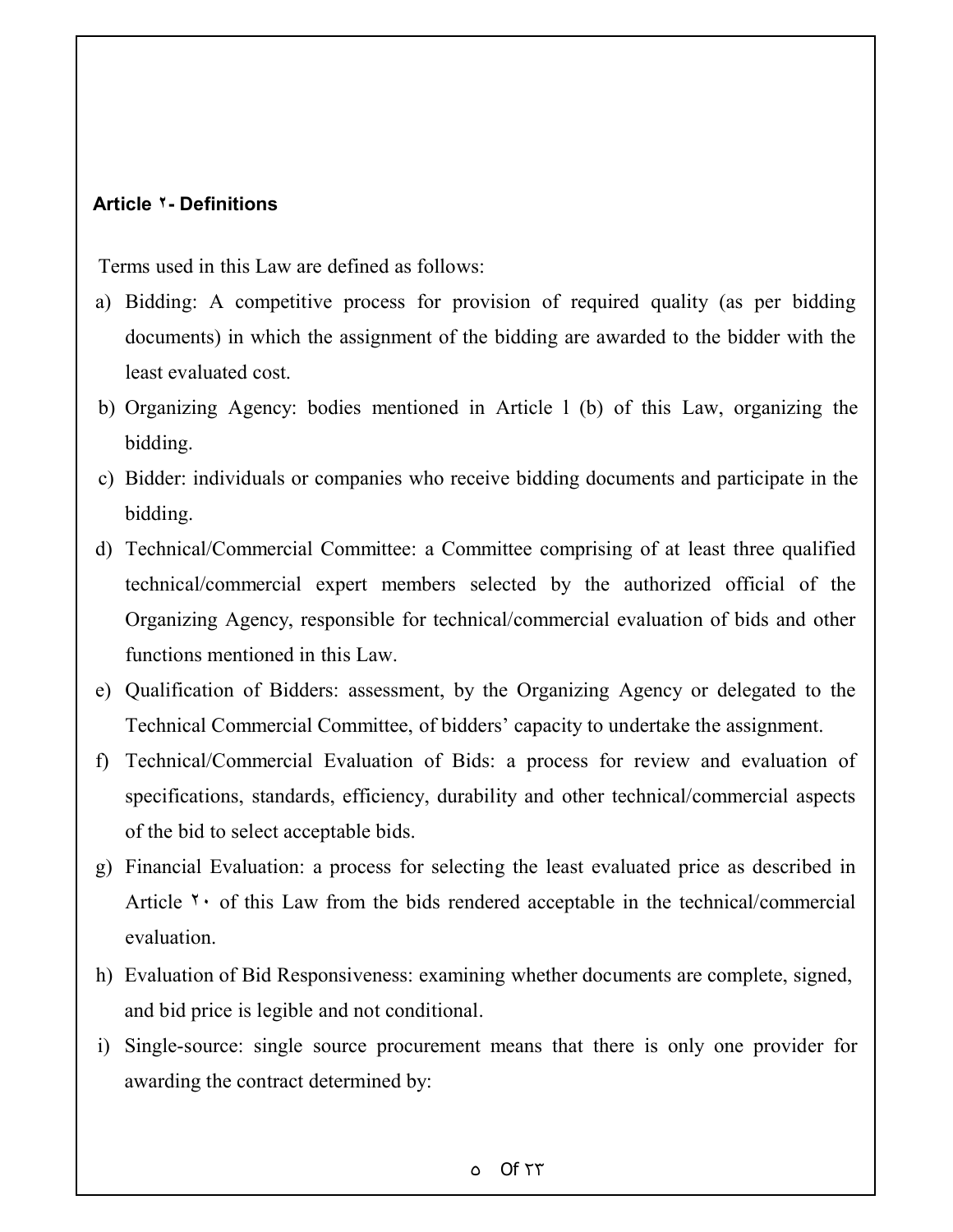١) The announcement of the Cabinet for goods and services provided exclusively by the Government; or

٢) Publication of a general notice with only a single bidder participating.

j) Bidding Schedule: a document stipulating the date, time limits for various stages of bidding, validity period of bids and date of awarding the contract.

## **Article ٣- Procurement Types**

There are three procurements types in terms of size (contract amount):

- ١) **Small Procurement:** procurement with a contract amount less than twenty million Rials (Rls ٢٠,٠٠٠,٠٠٠) based on ٢٠٠٣ fixed prices.
- ٢) **Medium Procurement:** procurement with a contract amount more than the maximum amount of small procurement and less than ten times the maximum amount of small procurement.
- ٣) **Big Procurement:** Procurement, the initial cost estimate of which is more than ten times the maximum amount of the small procurement.

**Note 1**: At the beginning of every year, the Ministry of Economy and Finance shall propose to the Cabinet, the contract prices based on price index of goods and services as determined by the Islamic Republic of Iran's Central Bank.

**Note ٢:** The maximum amount for small and medium procurements is based on the contract amount; while for big procurements is based on the estimate of the Organizing Agency.

**Note ٣:** The procurement amount or estimate shall not be decreased to a lower threshold by segregating items which are normally considered to be inseparable.

## **Article ٤- Classification of Bidding Types**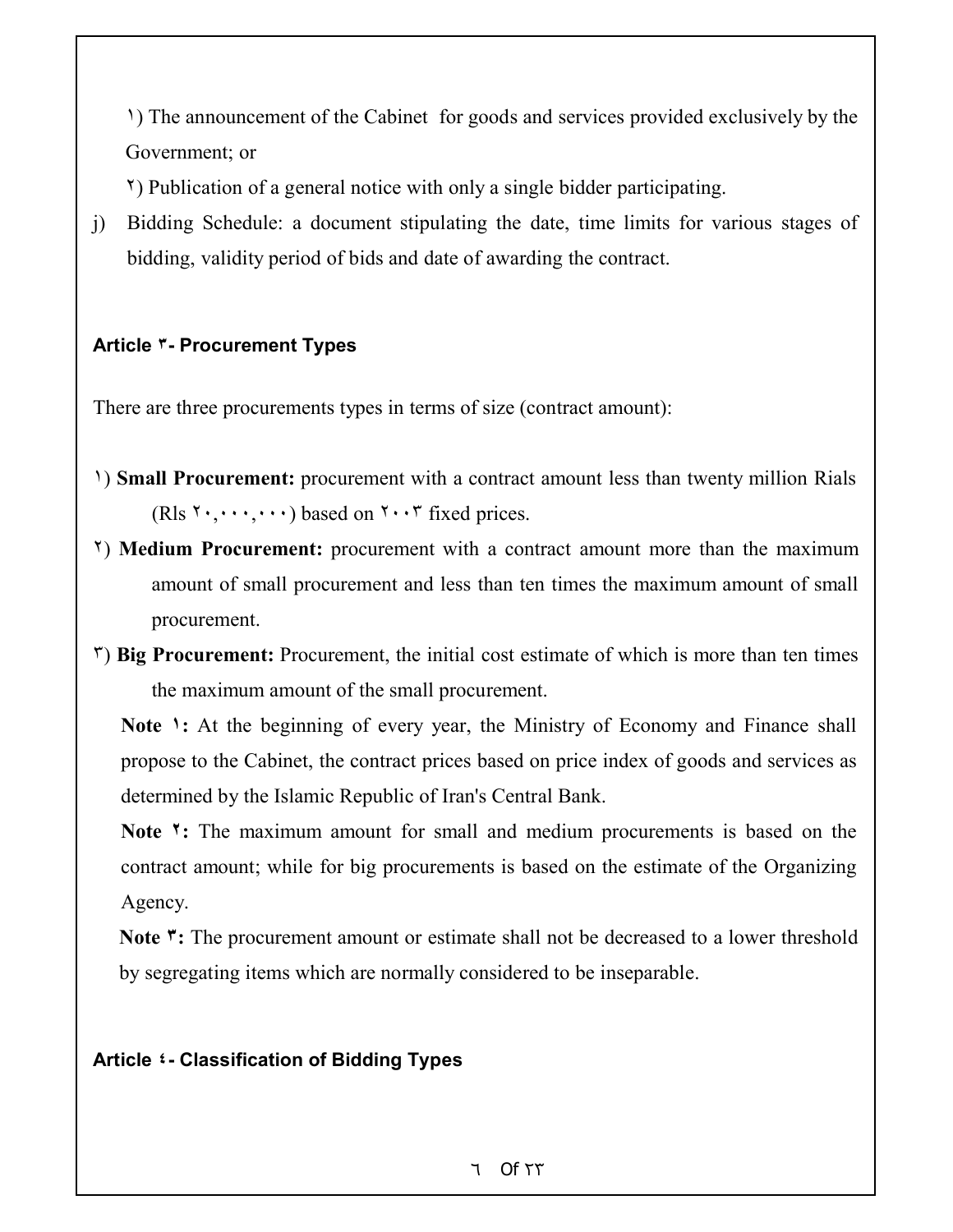- a**)** The following types of bidding are recognized based on Stages of evaluation:
	- **١ Single Stage Bidding:** In this type of bidding there is no technical/commercial evaluation and the bids are opened in a single meeting in which the winner is determined.
	- **٢ Two-Stage Bidding:** In this type of bidding, a technical/commercial evaluation is deemed necessary by the Organizing Agency. In such bidding, a Technical/Commercial Committee is established who reports the results of the technical/commercial evaluation to the Bidding Committee. The winner is selected in accordance with Article ١٩ of this Law.
- b) The following types of bidding are recognized based on invitation for bids:
	- **١ Open Bidding:** bidding in which invitation for bids is announced through a general advertisement.
	- **٢ Limited Bidding:** bidding limited at the discretion and the responsibility of the highest ranking official of the Organizing Agency according to mentioned justification. Invitation for bids is announced by sending invitation to qualified bidders according to provisions of Articles <sup>1</sup> and <sup>1</sup> v of this Law.

## *Section Two- Bidding Organization*

#### **Article ٥- Bidding Committee**

- a) Bidding Committee consists of the following members:
	- ١) Head of the Organizing Agency or his/her representative;
	- ٢) Financial Controller or the highest ranking financial official of the Organizing Agency, as appropriate;
	- ٣) Technical Head of the Organizing Agency or the unit requesting the bidding.
- b) In biddings organized by municipalities, one person shall participate as observer in the Bidding Committee meeting on behalf of the City Council.
- c) The Committee shall have quorum with the participation of all three members. All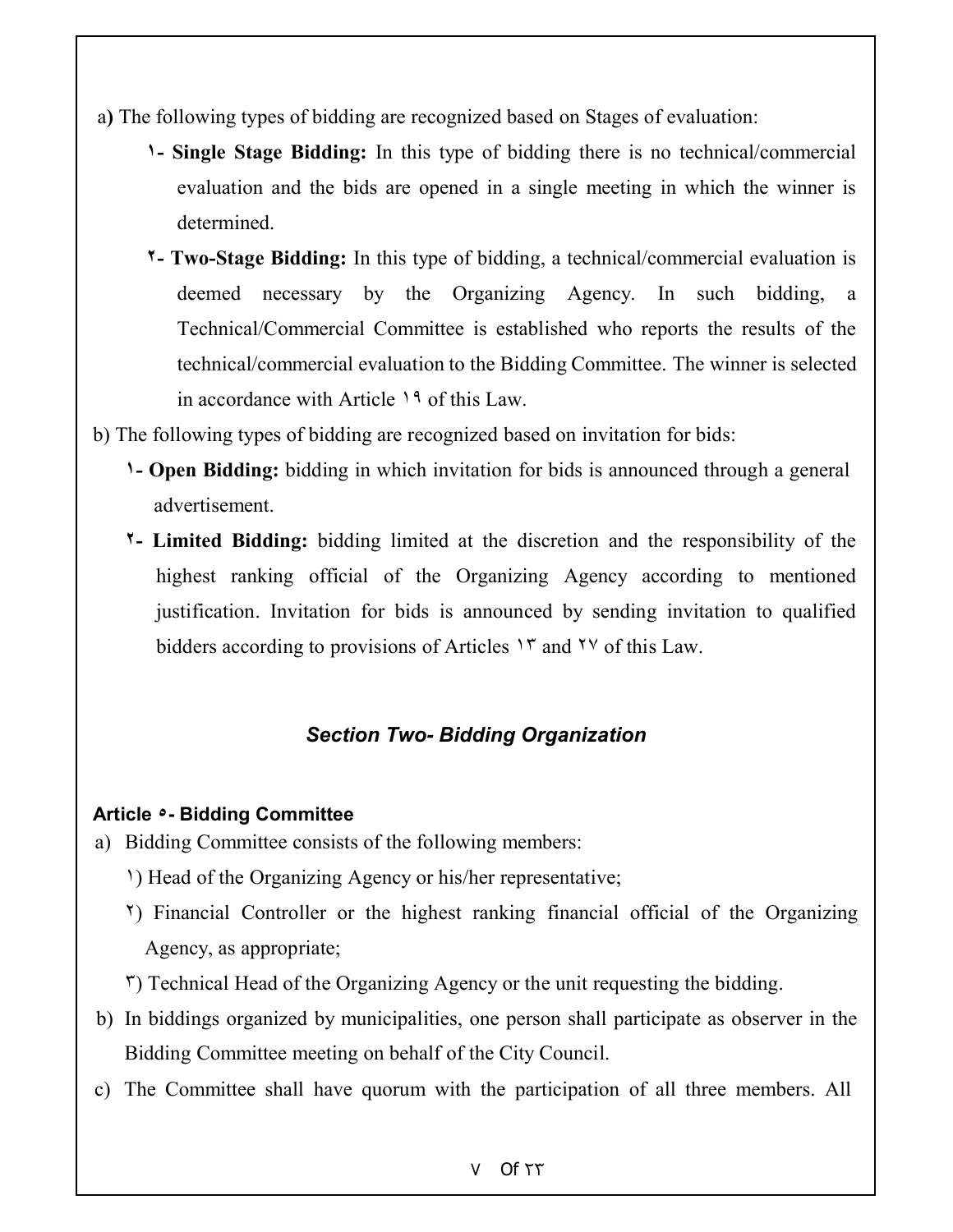members are required to participate in the meeting and express their views. Committee decisions are valid with a majority of votes.

- d) Two-Stage bidding will be held with the presence of the head of the Organizing Agency.
- e) Bidding Committee members shall be appointed by the Board of Directors in governmental companies.

## **Article ٦-Functions of the Bidding Committee**

The main functions of the Bidding Committee are as follows:

- a) Holding Bidding Committee meetings on the dates specified in the invitation for bids;
- b) Examining whether documents are complete, signed, and bid price is legible and not conditional (examination of bid responsiveness);
- c) Examining of bids to indicate bids responsive to the bidding conditions and documents;
- d) Refer the technical review report to the technical/commercial committee in two stage biddings;
- e) Specify the first and second top bidders (in accordance with conditions of Articles ١٩ and  $\mathbf{r} \cdot \mathbf{r}$  of this Law);
- f) Prepare the bidding minutes of meeting; and
- g) Decide to renew or cancel the bidding.

## **Article ٧- Appeal Committee**

An Appeal Committee shall be established to examine disputes between the Organizing Agency and bidders. The statues of the Appeal Committee will be approved by the Parliament.

## **Article٨-Functions of the Appeal Committee**

- a) Reviewing objections indicating non-compliance with any article of this Law;
- b) Decide on cancellation or repetition of the bidding;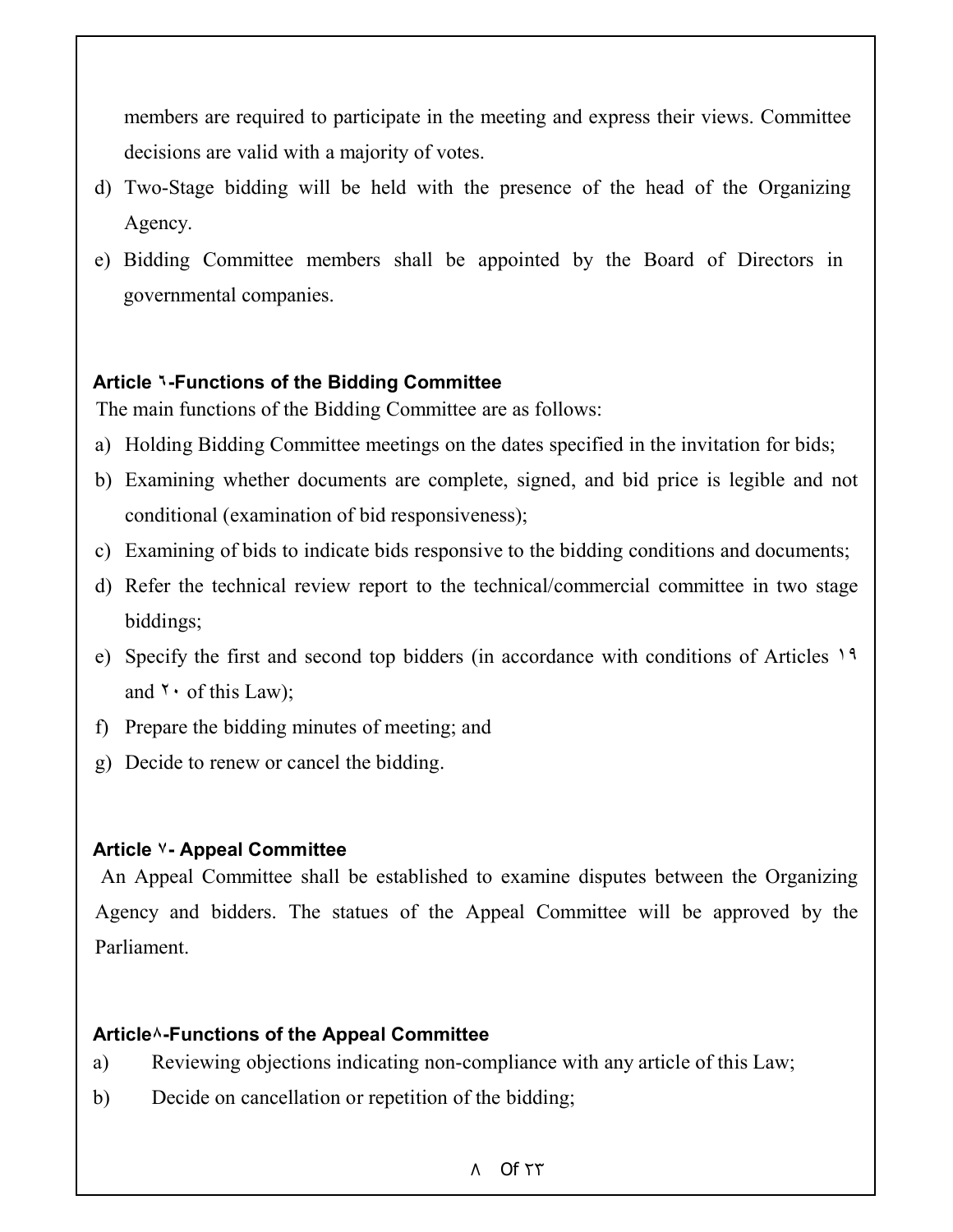**Note ١**: the following cases are not considered by the Appeal Committee:

- ١) Bidding evaluation criteria and methods
- ٢) Domestic preference for local bidders
- $\mathfrak{r}$ ) Objections sent one month after bid validity
- ٤) Bid winners' complaint after award of the contract

**Note <sup>1</sup>:** After approval of this Law, and the statues mentioned under Article <sup>V</sup> above, the bylaw for this article shall be proposed by the Management and Planning Organization and the Ministry of Economy and Finance for approval by the Cabinet.

## *Section Three- Organizing Biddings*

## **Article ٩- The Process of Organizing Biddings**

The Process of Organizing Biddings follows the following steps:

a) Secure adequate financing;

b) Specifying the type of bidding for big procurement (single or two Stage, open or limited);

c) Preparation of bidding documents;

d) Bidders prequalification, in case necessary;

e) Invitation for bids;

f) Bid evaluation; and

g) Determining the bid winner and awarding contract.

## **Article ١٠- Securing Adequate Financing**

- a) Any procurement, by whatever method requires adequate financing by the entities subject of Article  $\lambda$  (b) of this Law for the duration of contract, which should be specified in relevant documents.
- b) Adequate financing and methods for compensating delays in fulfilling contract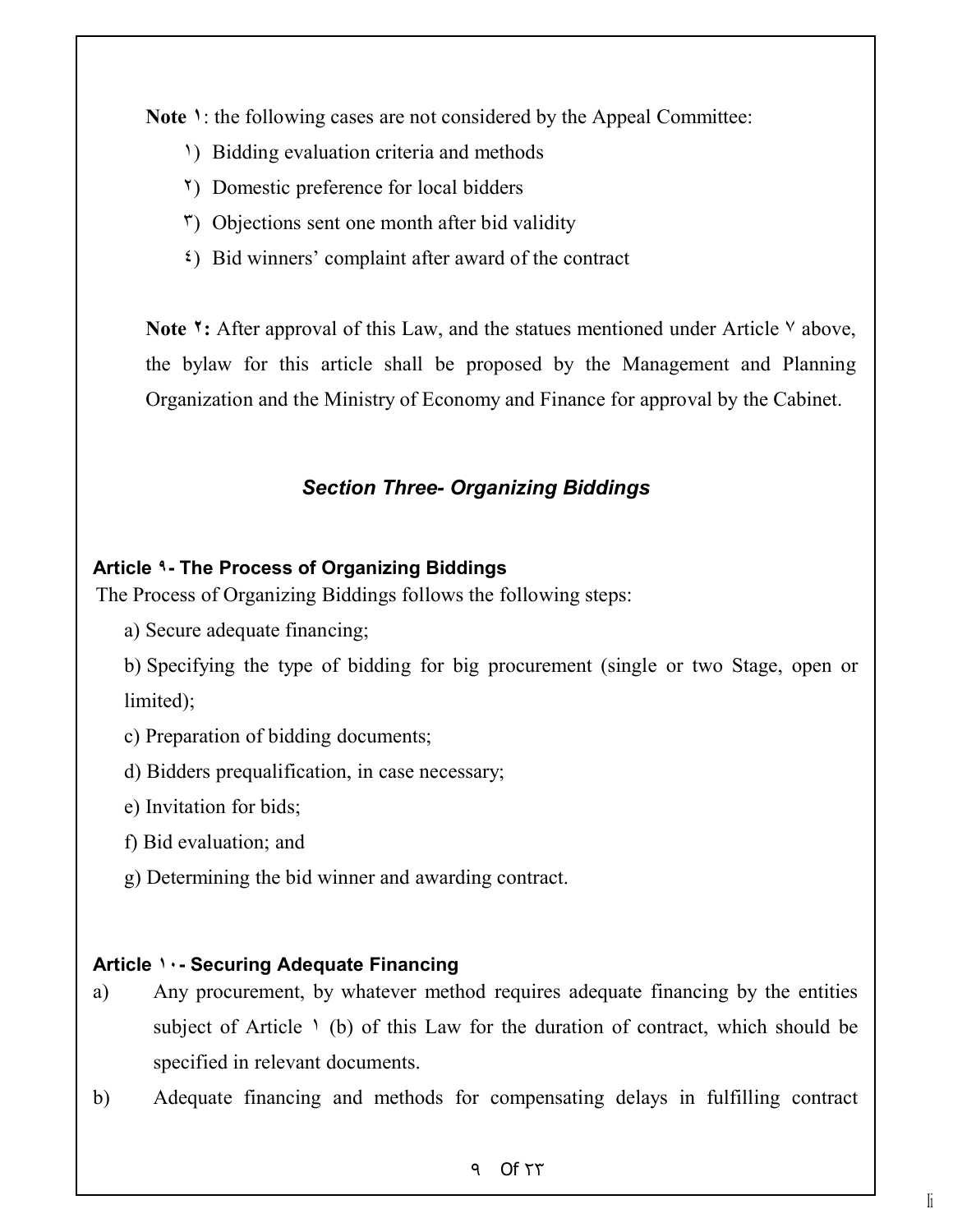obligations shall be explicitly specified and warranted by the Organizing Agency in the bidding conditions and in documents.

#### **Article ١١- Bidding Methods**

Biddings shall be in the following methods:

- a) In case of small procurement, the shopping officer shall make a query on the procurement cost with due regard to its nature (goods, service or wages). By taking into account efficacy and obtaining the respective invoice, undertake at his/her discretion and responsibility the procurement to obtain the lowest price without compromising the quality.
- b) In medium procurement, the shopping officer shall make a query on the procurement cost with due regard to its nature (goods, service or wages). By taking into account efficacy and obtaining at least three written invoices, undertake the procurement to obtain the required quality if the price is approved by the head of the procurement unit or a same-ranking official. In case it is not be possible to obtain three written invoices, the existing number of invoices will suffice as approved by the head of the procurement unit or a same-ranking official.

**Note:** In case responsibility of the procurement unit rests with the shopping officer, his signature shall represent the signature of the head of the procurement unit. If the company does not have a shopping officer, the duties specified in this Law can be delegated to persons of similar organizational position or to the shopping agent.

- c) In big procurement, one of the following methods shall be employed:
	- ١) Organizing an open bidding by advertising in newspapers of high circulation; or
	- ٢) Organizing a limited bidding.

## **Article ١٢- Prequalification of bidders**

a) In prequalification of bidders, the following shall be taken into account:

#### Of ١٠ ٢٣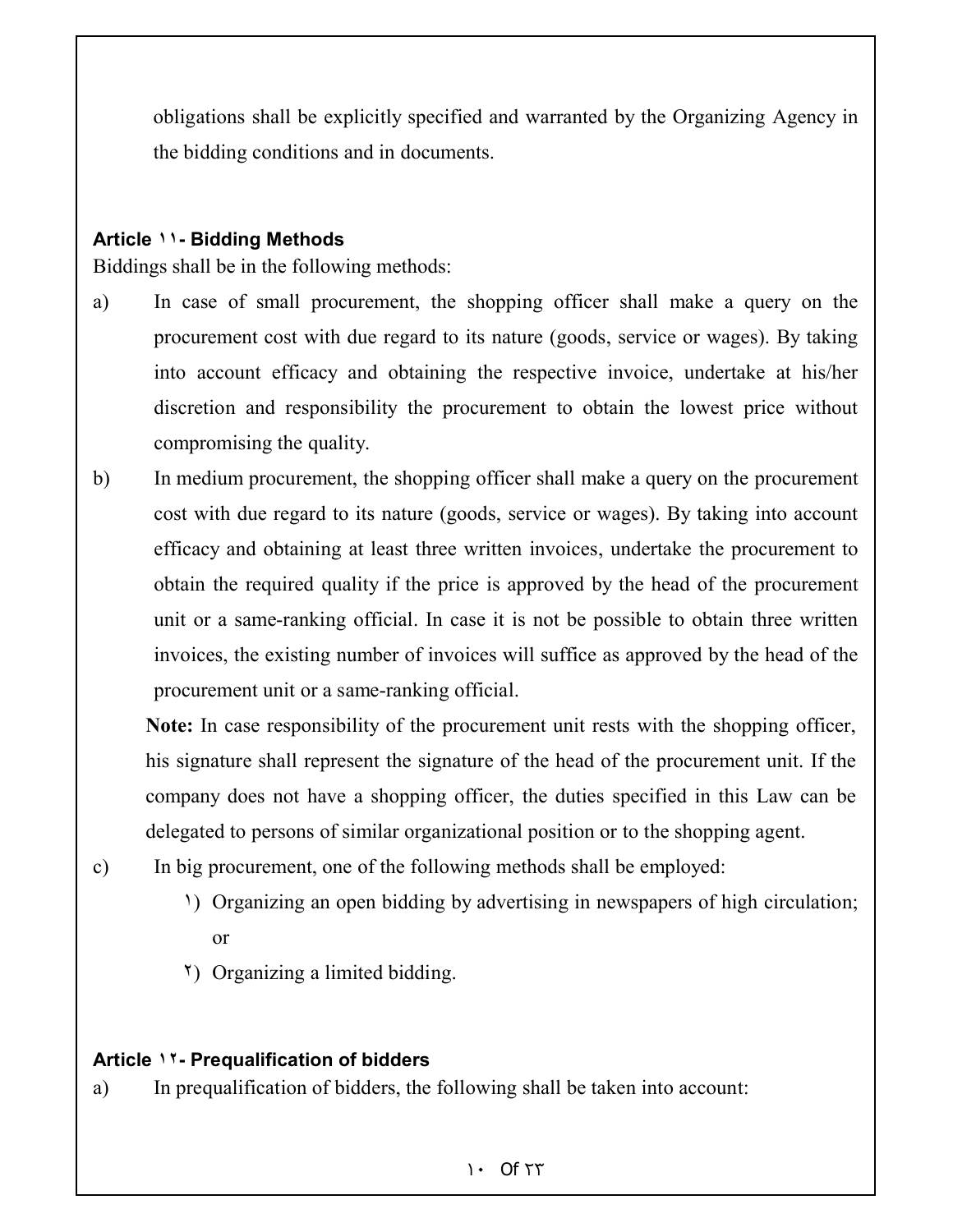- ١) Guarantee on quality of services and goods
- ٢) Experience and knowledge in the relevant field
- ٣) Reputable record
- ٤) Work permit or qualification certificates, if necessary
- ٥) Financial capacity of the bidder for implementation, if necessary.
- b) Prequalification is undertaken in the following manner:
	- ١) Specifying prequalification criteria and their relative importance;
	- ٢) Preparation of prequalification documents;
	- ٣) Receipt, completion and submission of prequalification documents by the bidders;
	- ٤) Evaluation of received prequalification documents to determine their rating and the respective ranking;
	- ٥) Announcing the names of qualified bidders to the client, with their rating and ranking (preparation of the short list);
	- ٦) Documenting the bidders prequalification.
- c) The Management and Planning Organization shall prepare within a maximum of three months after adoption of this Law, with the cooperation of executive agencies, the bylaw for the bidders prequalification; taking into account the conditions mentioned herein indicating measurement indices and prequalification methods for approval by the Cabinet.

#### **Article ١٣- Invitation for bids**

- a) The invitation shall contain at least the following:
	- ١) Name and address of Organizing Agency;
	- ٢) Type, quantity and quality of the goods or service;
	- ٣) Type and amount of security for participating in bidding;
	- ٤) Venue, time and deadline for receiving and submitting documents and bid opening;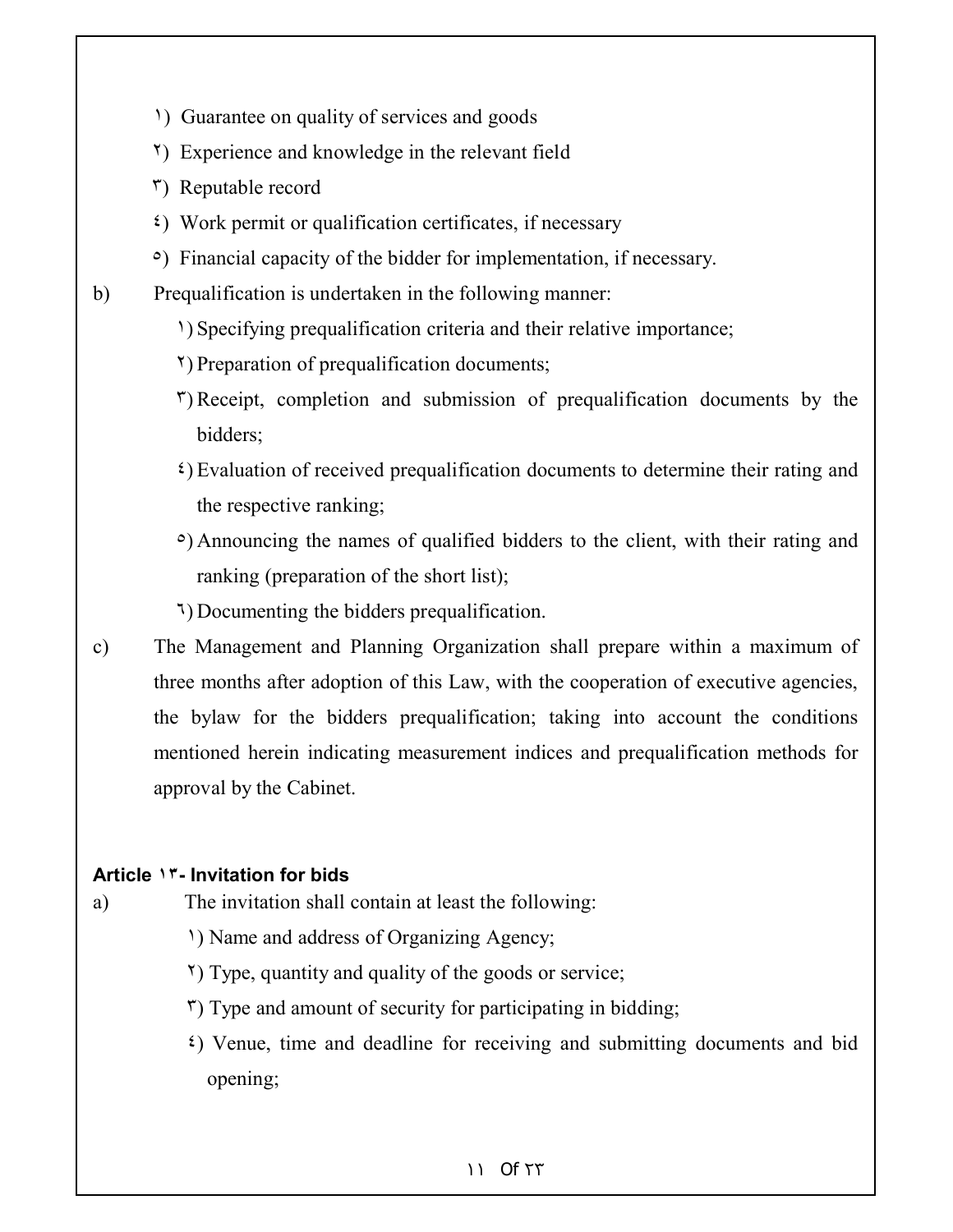- ٥) Estimated contract amount and its bases (if possible or appropriate)—the estimate shall be prepared in accordance with the basic price list if available;
- b) Invitation to open bidding shall at the discretion of the Organizing Agency be published two to three times in at least one of the highly circulated national or provincial newspapers.
- c) The Organizing Agency may in addition to the methods mentioned in paragraph (b) of this article, further publish the invitation in other media, communication or information networks.
- d) In case it is necessary to organize an international bidding, or use foreign financing, relevant permissions should be obtained with due consideration for the Law on Maximum Utilization of National Technical, Engineering, Production, Industrial and Implementation Capacity (approved March  $\tilde{r}$ , 1997), and the relevant notice should be published in one of the highly circulated newspapers and at least once in one of the domestic English newspapers and one international magazine or newspaper related to the bidding subject.

#### **Article ١٤ - Bidding documents**

- a) All bidding documents shall be submitted equally to all applicants.
- b) Bidding documents shall consist of the following:
	- ١) Name and address of Organizing Agency;
	- ٢) Type and amount of security;
	- ٣) Venue, time and deadline for obtaining and submitting documents and for bid opening;
	- ٤) Amount of advance payments and performance guarantee;
	- ٥) Validity period of bids;
	- ٦) Terms of reference, commercial/technical specifications, standards, type, quantity and quality of goods or services;
	- ٧) Schedule for implementation or supply of goods;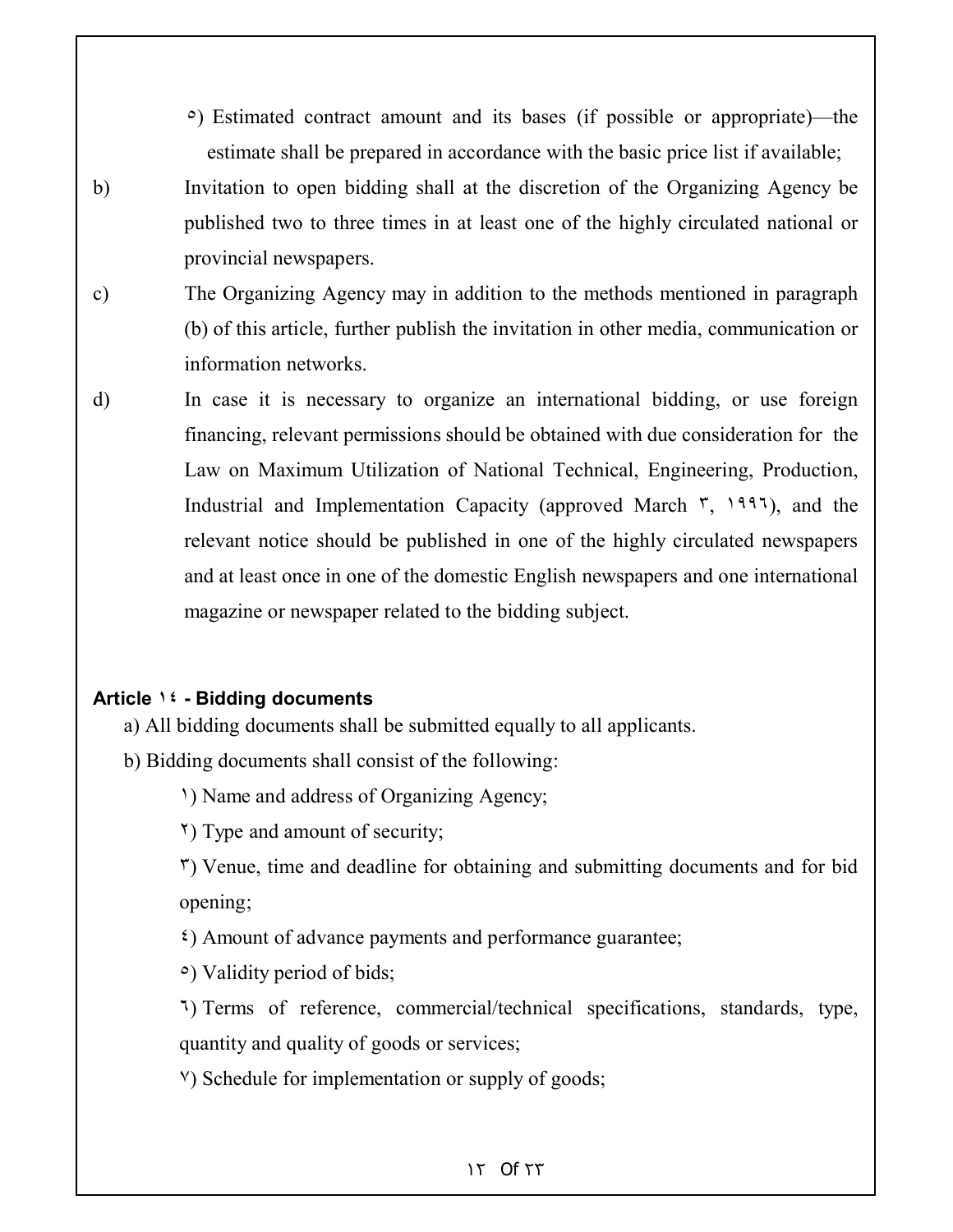٨) Prequalification method and criteria;

٩) Bid preparation method, number of copies and submission deadline;

١٠) Text of contract including agreement, general and special conditions of contract, and its appendices;

١١) Minutes of meeting and clarifications given in accordance with article ١٧;

١٢)٠ther documents deemed necessary by the Organizing Agency

## **Article ١٥- Order of bids preparation and submission**

a) Bidders shall, after receiving or purchasing documents, prepare their bids in the following manner and submit them to the Organizing Agency:

١) Obtaining and completing documents and bids;

٢) Submitting of bids before the deadline specified in the invitation for bids;

٣) Obtaining bid submission receipt;

b) The deadline for receipt of local and international bid offers shall not be less than ten days and one month since the deadline for obtaining bidding documents, respectively.

## **Article ١٦- Conditions for submission of bids**

a) No bidder shall submit more than one bid, except when specified in the bidding documents.

b) Bidders shall place their bids and bidding documents in separate envelops including bid security (envelop A), technical/commercial proposal (envelop B) and financial proposal (envelop C) and place all these envelops in a suitable sealed package.

- c) The Organizing Agency shall register all bids received before the deadline, and protect envelops until the opening session.
- d) Any submission, delivery, modification, substitution or withdrawal of any bid shall be effected at the place and before the deadline specified in the bidding documents, in a manner possible to testify.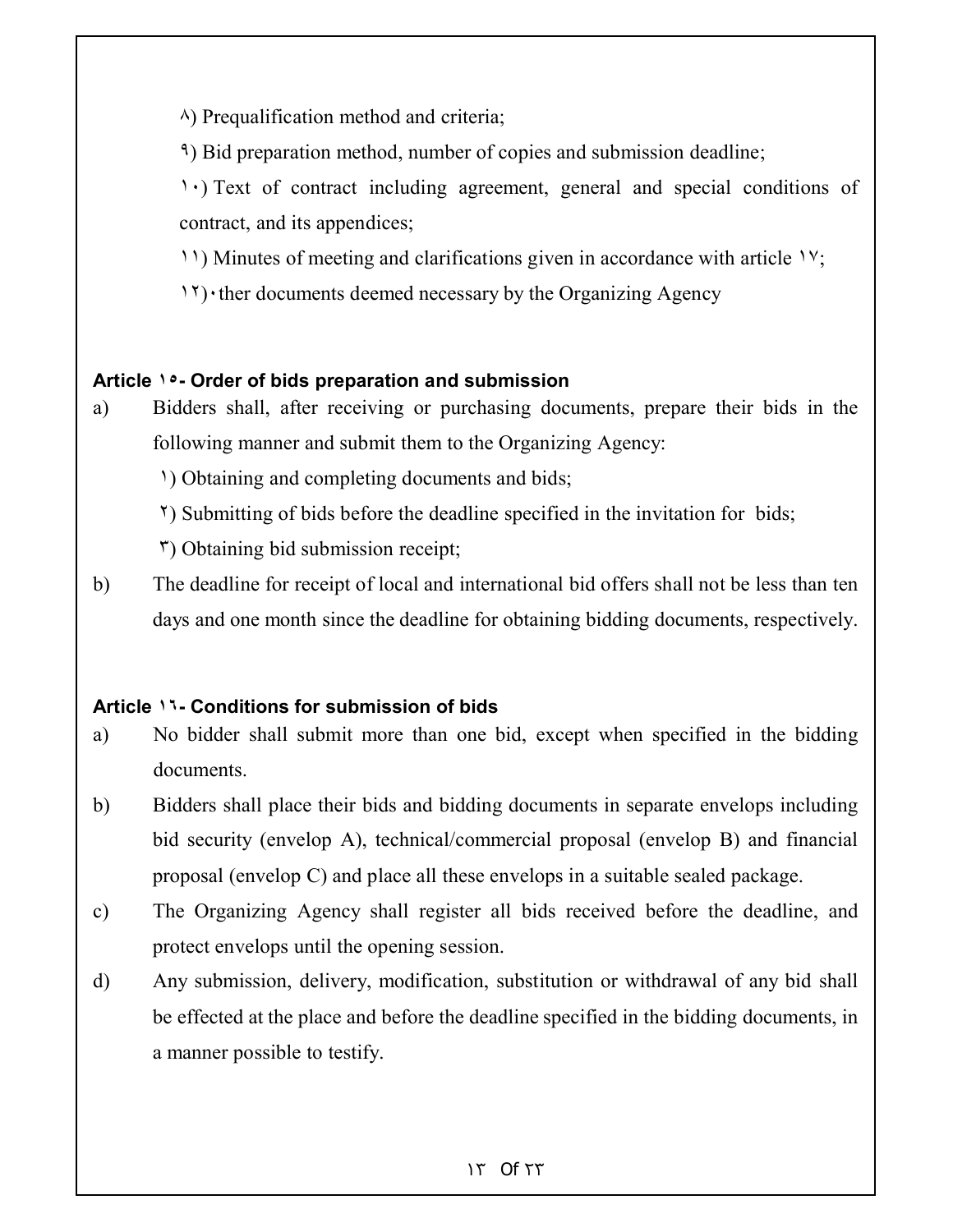#### **Article ١٧- Clarification**

- a) In case a bidder finds ambiguities or mistakes in the bidding documents, the bidder may ask for clarification from the Organizing Agency.
- b) The clarification and replies to bidders' questions as well as the minutes of the "Documents Clarification Meeting" in case such a meeting is held, similar minutes of meeting shall be sent in accordance with article ٢٢ of this Law to all participants in the bidding.

## **Article ١٨- Bids opening**

a)The bidders' offer shall be opened at the specified time and place.

b)The bids opening order shall be as follows:

١) Preparing list of names of documents recipients (bidders), persons present and participants in the meeting;

٢) Opening bid security envelop (envelop A) and checking it;

٣) Opening technical/commercial envelop;

٤) Opening the envelop containing financial proposal, checking it for responsiveness, completeness of documents and having been signed, rejecting unacceptable bids in one-stage biddings;

٥) In two stage biddings submitting technical/commercial envelops to technical/commercial committee;

٦) Preparing and signing the minutes of the bid opening meeting by the Bidding Committee;

٧) Submitting rejected financial proposals and bid security envelops to Organizing Agency for returning them to the beneficiaries.

c) In two-stage bidding, the time and venue for opening financial proposal envelops shall be announced in the bid opening meeting. This period can be extended only once and at the latest by to the bid validity date. In such a case, the financial proposal envelops shall be guarded by the Organizing Agency in a sealed package. In one stage bidding the financial proposal envelops shall be opened immediately and the bid winner shall be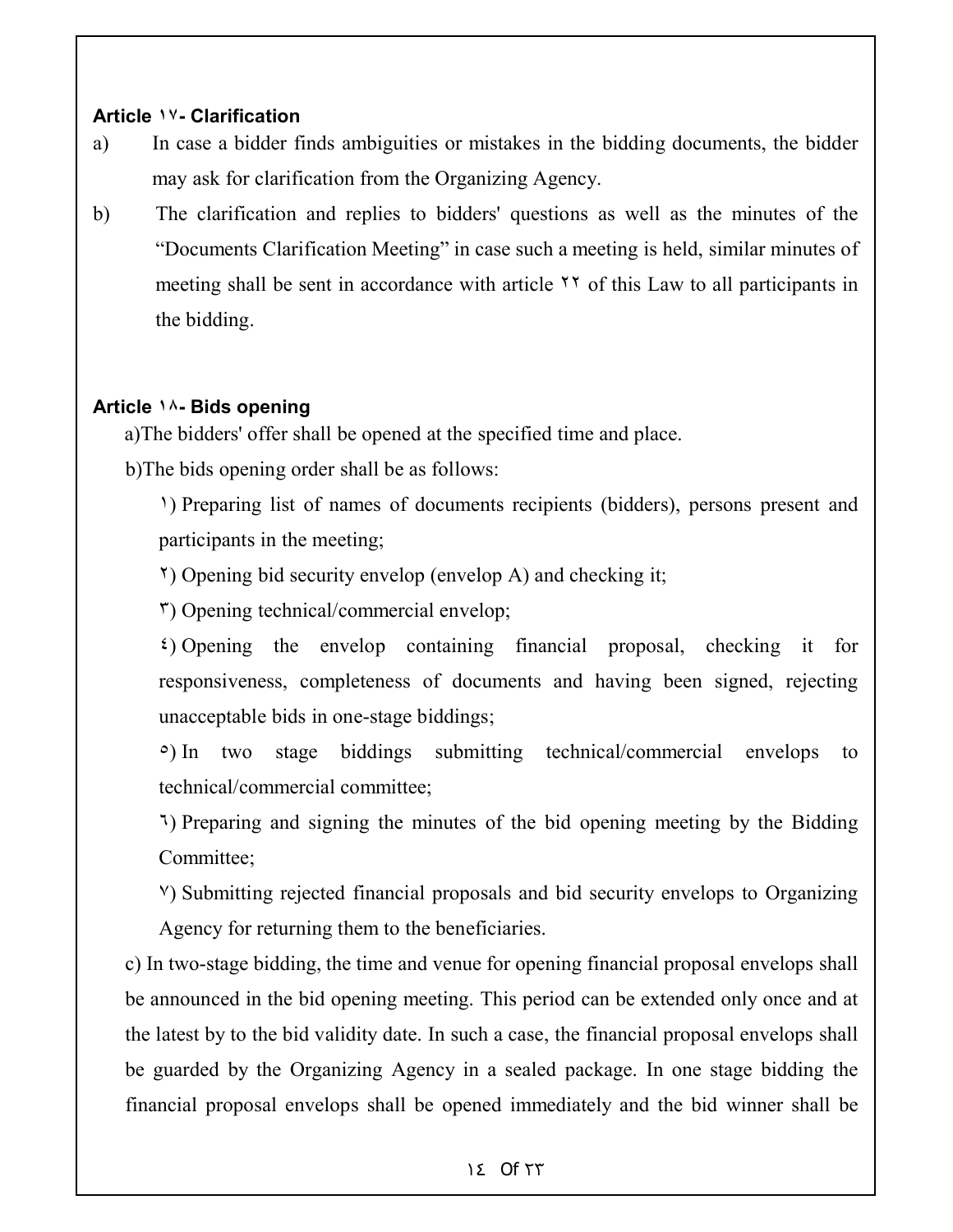announced in accordance with Article  $\mathbf{r} \cdot$  of this Law.

d) The Organizing Agency shall invite the bidders or their representatives to take part in the financial proposal opening session.

#### **Article ١٩- Technical/commercial evaluation of bids**

- a) In two stage biddings, the Organizing Agency shall, on the basis of criteria and methods specified in bidding documents, carry out prequalification of bidders and technical/commercial evaluation of bids.
- b) Should it be necessary to conduct technical/commercial review of bids, the result of review shall be forwarded to the next committee meeting within the period specified by the bidding Committee. Based on the technical/commercial report, the price envelop of bidders who have secured the qualifying technical-commercial point shall be opened.
- c) Any technical/commercial evaluation shall be allowed only prior to opening of financial proposal envelops.
- d) Financial proposal envelopes of bidders not qualified in the technical/commercial evaluation shall be returned back without opening.

## **Article ٢٠- Financial evaluation and determining the winner**

- a) During the financial evaluation, the bidders with the lowest price shall be declared as the winner; the second winner shall be announced, provided that the difference of his bid price with that of the first winner is less than the bid security amount. The financial evaluation method shall be mentioned in detail in the bidding documents indicating the conclusions of price evaluation.
- b) After opening the bid price envelopes should it be necessary to check the prices and to analyze and control its bases, the bidding Committee can refer it to technical/commercial committee. The technical commercial committee shall report results of evaluation to the Committee within two weeks.
- c) After opening financial proposal envelopes, the bid security of first and second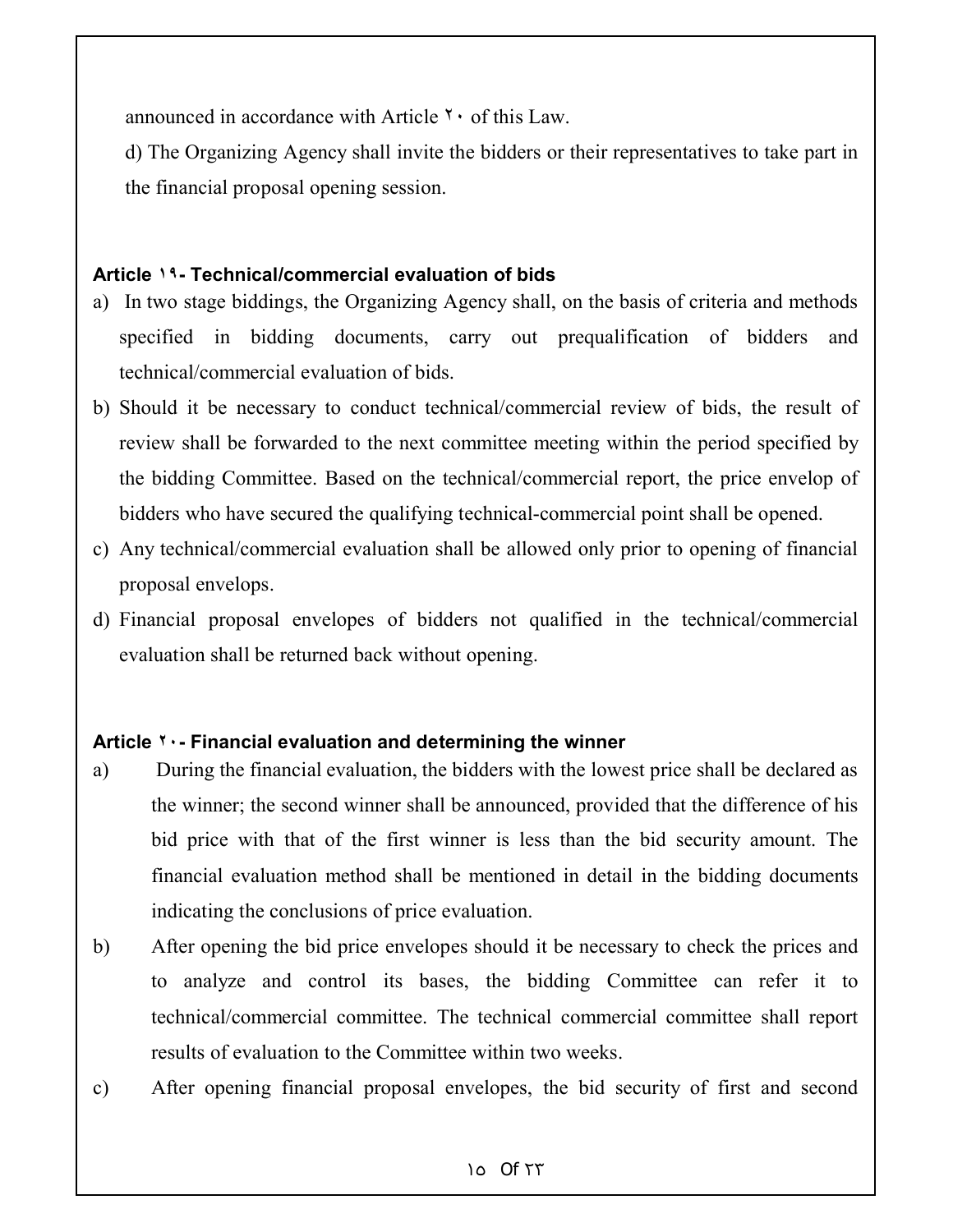winners shall be kept with the Organizing Agency, and the bid security of the remaining bidders shall be returned back.

d) In international bidding, domestic bidders shall have preference over foreign bidders. The domestic preference procedure shall be specified in the bidding documents. The Economy Council will determine those biddings in which the provision of this rule is not apposite.

#### **Article ٢١- Awarding the Contract**

- a) The Contract with the bid winner shall be awarded prior to expiration of bid validity period. This period can be extended once only, for the period envisaged in the bidding documents. After Awarding the Contract the bid security of second bidder shall be returned back.
- b) Contract shall be awarded to the first winner within the period envisaged in the bidding documents. Should the first winner decline to accept the contract or does not provide the performance guarantee, his bid security shall be forfeited and the contract awarded to the second winner. In case the second winner also declines, his bid security shall be forfeited and the bidding reorganized.

## *Section Four- Bidding regulations.*

#### **Article ٢٢-Conditions of sending documents and correspondences**

Sending correspondences or documents related to biddings subject of article  $\gamma$  of this Law is be valid if their sending can be confirmed, except in case of change of address or place, such as by registered post, telegram, telex and such.

#### **Article ٢٣-Documentation and Information**

a) The government shall establish within one year a data bank and national site for bidding data and record and save the following data and documents: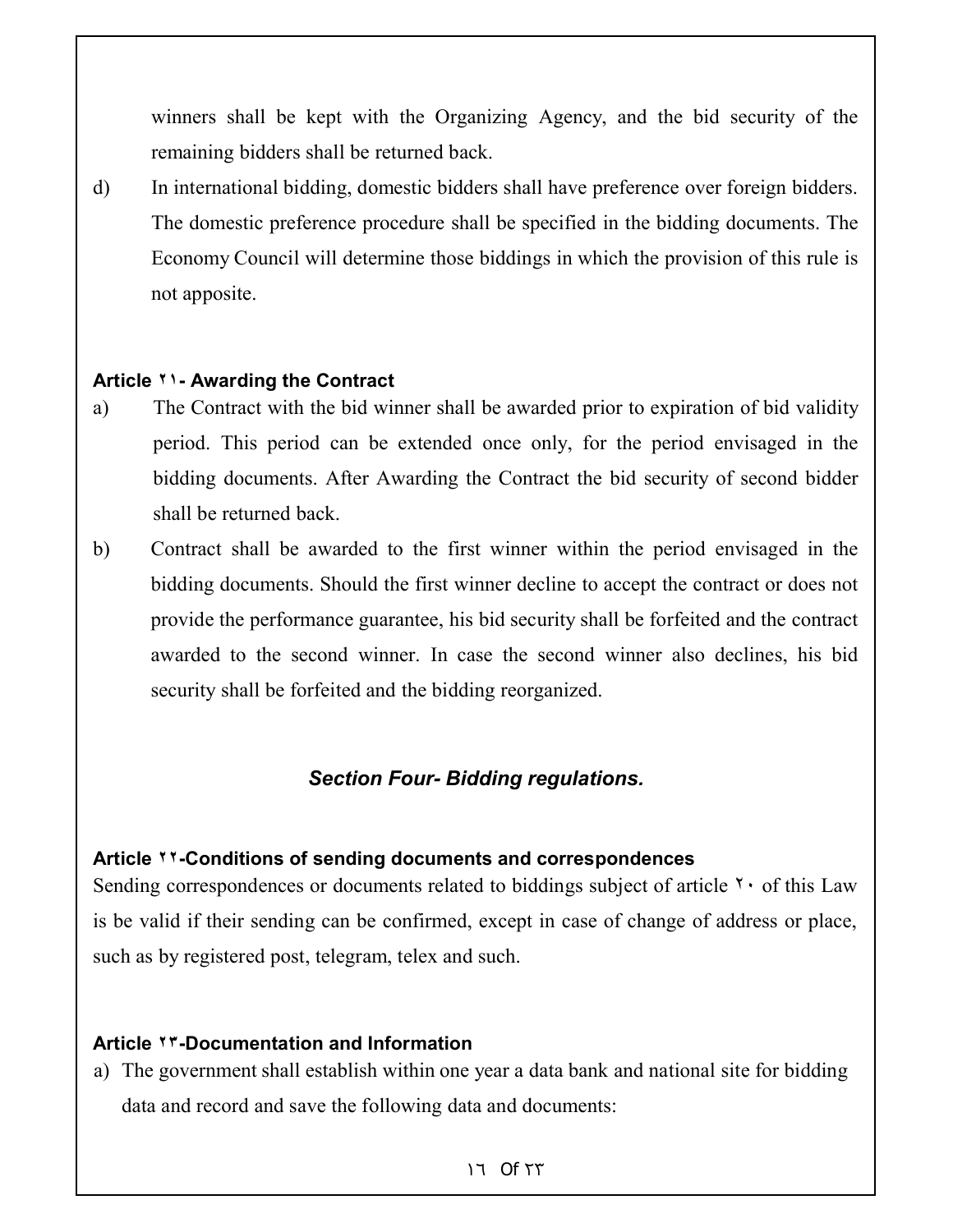١) Bidding invitation notice;

٢) Name and particulars of the Committee members, bidders and persons present in bidding meeting;

٣) Summary of bidding documents;

٤) Method and procedures for bidders prequalification and its results;

٥) Minutes of meeting and evaluation respects;

٦) Name and particulars of bidding winner(s) and the procedures of their selection.

- b) The Organizing Agency shall record in a file and save data subject of paragraph (a) above as well as all bidding documents in a secure manner and forward a copy of them to the bidding data bank.
- c) Information regarding all procurement including biddings and bidding avoidance cases shall be published publicly through the national information network—except for the confidential procurement as determined by the Cabinet.
- d) The bylaw on documentation and announcement of biddings shall be prepared by the Management and Planning Organization with the cooperation of the Ministry of Economy and Financing Affairs and approved by the Cabinet at the latest by six months after approval of this Law.

## **Article ٢٤- Reorganization and Cancellation of Biddings**

- a- Biddings shall be reorganized in the following cases:
	- ١) When the number of bidders is less than the required number specified in bidding documents;
	- ٢) Declination by the first and second bidders to accept the contract.

 $\tilde{r}$ ) Expiry of validity of the bids;

٤) Order by the Appeal Committee;

- ٥) When the financial proposals are so high that the project is not economically justifiable.
- b- Biddings shall be cancelled in the following cases: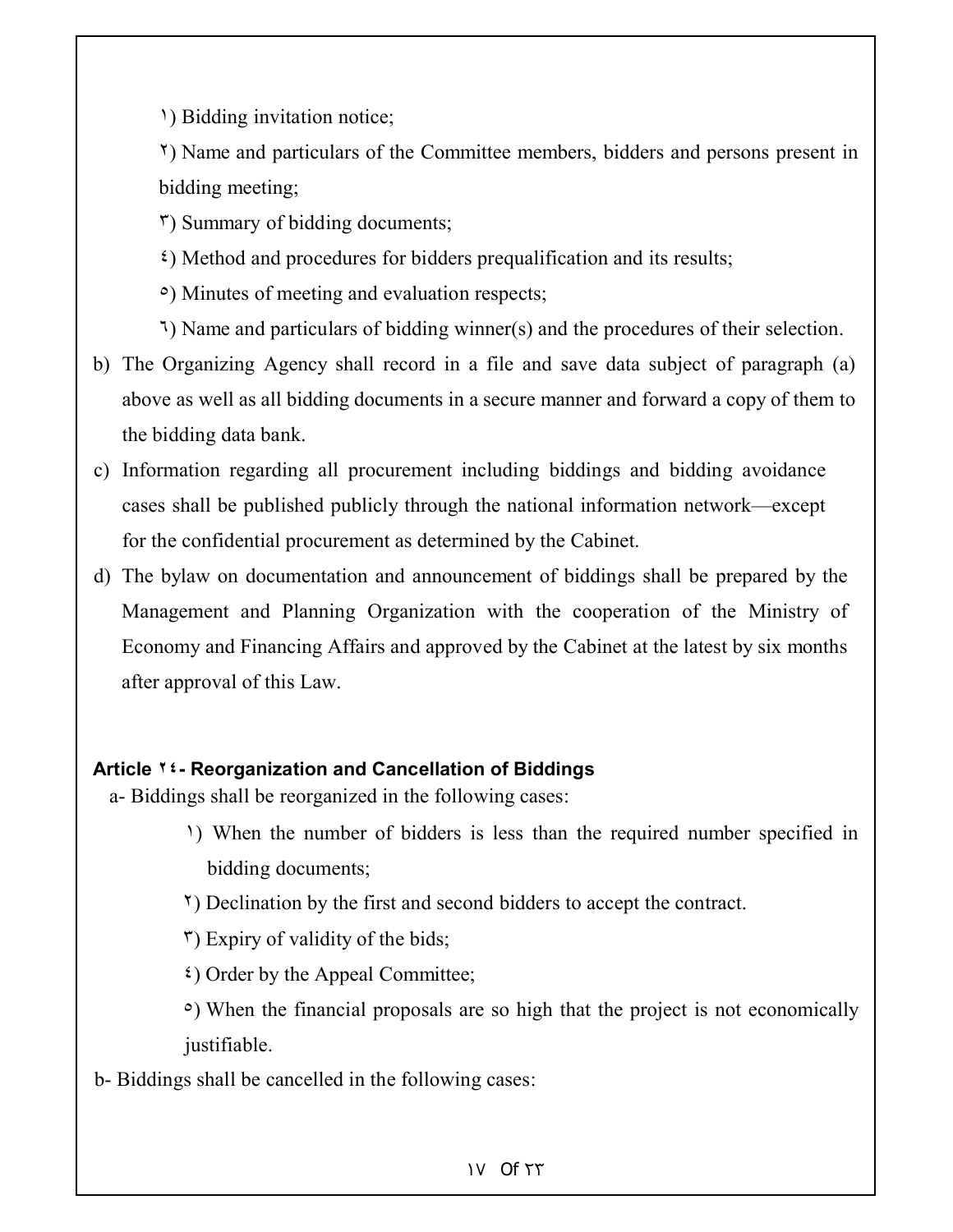١) There is no further need for goods or services of the bidding;

٢) There are too many changes required in the bidding documents, to the extent that the nature of the bidding is substantially changed;

٣) In case of unexpected circumstances such as war, earthquake, flood and such;

- ٤) Order by the Appeal Committee;
- ٥) Collusion among the bidders, as determined by the Organizing Committee.
- c- The Organizing Agency shall notify all bidders of reorganization or cancellation of bidding in accordance with Article ٢٢ of this Law.

#### **Article ٢٥- Complaint review procedure**

- a- Should any of the bidders have an objection regarding non-compliance with any article of this Law, a complaint can be made to the highest authority of the Organizing Agency.
- b- The Organizing Agency shall, within a deadline of fifteen working days since the receipt of the complaint, undertake the necessary investigation. If the complaint is considered valid, it shall take necessary actions in accordance with the regulations, and in case the complaint is found to be invalid, it shall notify the complainant within the prescribed validity period.
- c- If the complainant does not concur with the result, the Appeal Committee shall consider the complaint and announce its final verdict within fifteen working days. In case of objection by either of the parties, the matter shall be referred to relevant authorities for legal investigation and the bidding shall continue its normal process.

#### **Article ٢٦- The process of limited bidding**

Limited bidding shall be held taking into account Articles  $\epsilon$  and  $\Upsilon$ , in the following cases:

a- Where there is a list of qualified bidders recommended by the government authorized authority. Preparation of this list, shall take place in concordance with the principle of competition amongst all qualified bidders, in accordance with the regulation proposed by the Management and Planning Organization and approved by the Cabinet.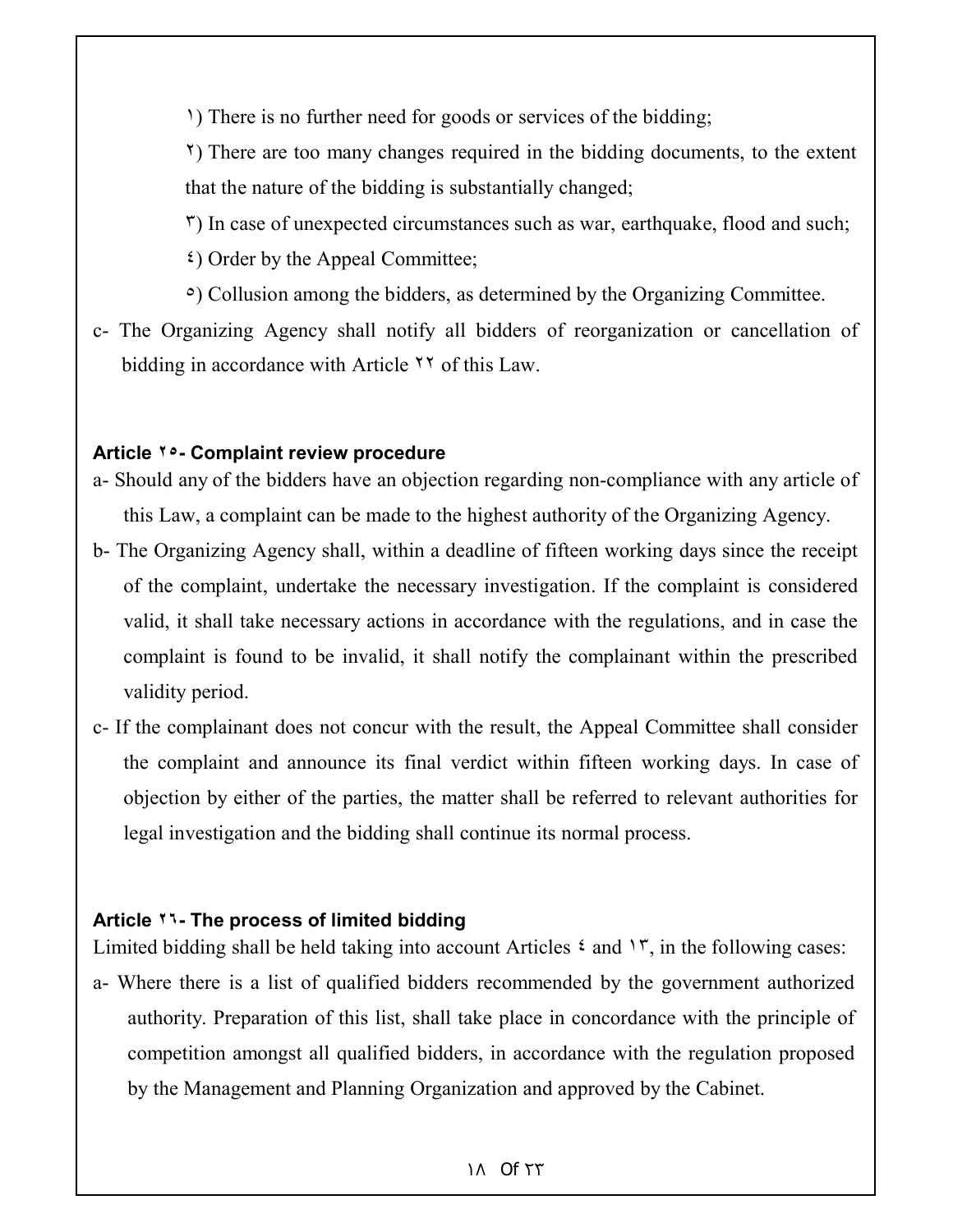- b- Availability of a short list of qualified bidders prepared in accordance with Article ١٢ of this Law before a maximum of two years.
- In limited bidding, there is no need for advertising (procedures of items b, c and d of Article ١٣ of this Law are not necessary.)

#### **Article ٢٧- Bidding Avoidance**

In cases when bidding is not possible on the basis of the justification report of the Organizing Agency and approval by a three-member Committee consisting of officials mentioned in Article ٢٨ of this Law, the procurement can be conducted in another method. In such cases, the Bidding Avoidance Committee shall specify and notify, with due consideration for the interests of the Organizing Agency, the process of conducting such procurement, while taking into account all other rules and regulations in each case for a certain type of goods or services.

## **Article· ٢٨ - Composition of the Bidding Avoidance Committee**

The composition of the Bidding Avoidance Committee subject of Article <sup>TV</sup> of this Law and applicable to agencies stipulated in item (b), Article  $\lambda$  of this Law is as follows: a- In case of procurement by central units of agencies stipulated in item (b) Article  $\cdot$  of this Law, the Financial and Administrative Deputy or a similar authority of the ministry or governmental organization as appropriate, and Financial Controller or similar authority and an expert and committed official as selected by the highest authority of the implementing agency;

b- For procurement of implementing agencies using provincial budget and in non-central units of agencies stipulated in item (b), Article  $\lambda$  of this Law, the governor general or his representative and the highest-ranking officer of the local implementing agency unit, and the respective Financial Controller or head of financial unit.

Note **1**: In agencies with no Financial Controller, the highest financial authority shall replace the Financial Controller.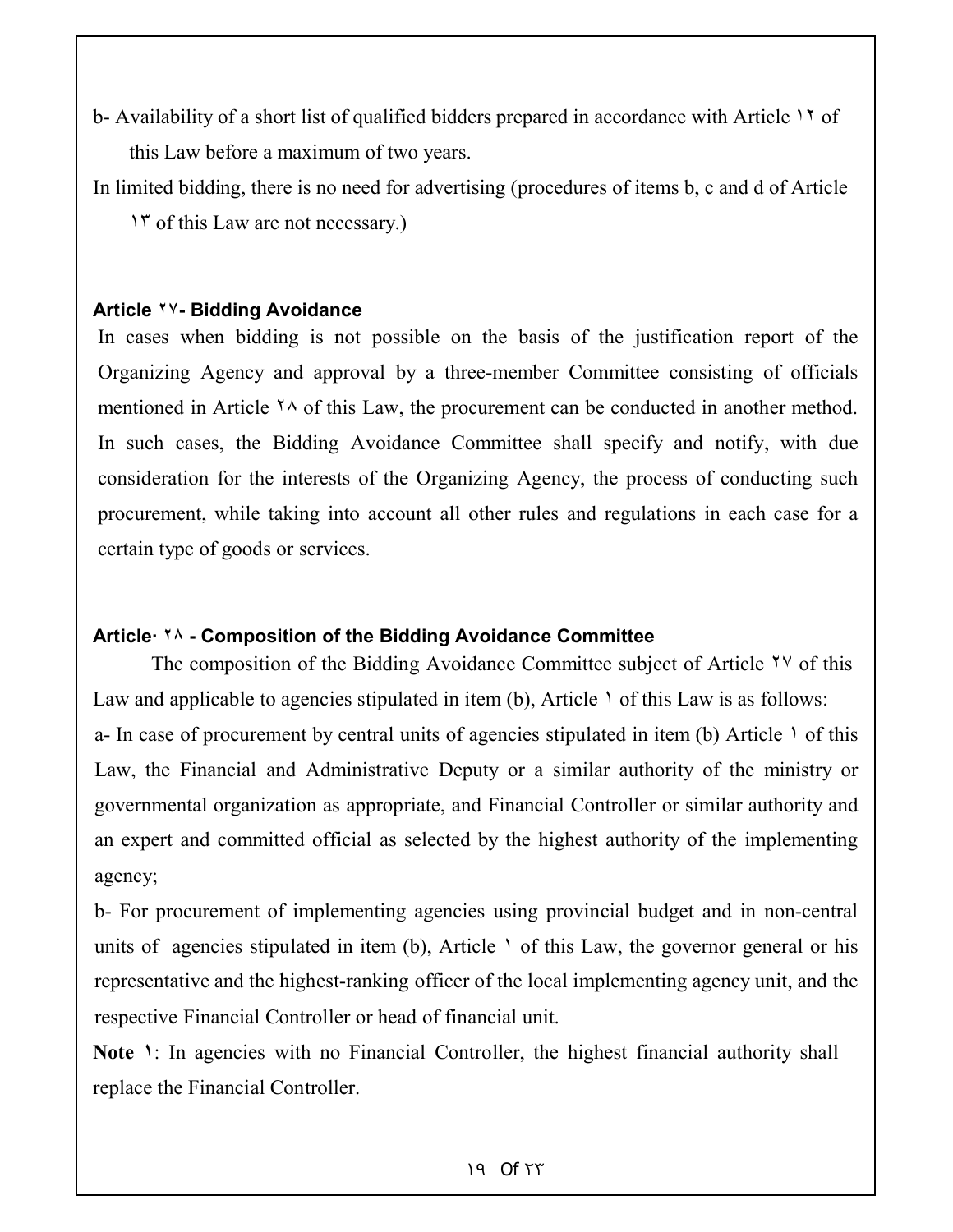**Note ٢:** The Bidding Avoidance Committee in the provincial government shall consist of the Provincial Governor or his representative, the relevant deputy of the Provincial Governor and the Financial Controller of the provincial government.

c- For procurement in government-owned companies the managing director or the highest executive officer, the Financial Controller or the Financial Manager as appropriate, and one person selected by the general assembly or the highest board, as appropriate.

d- The Committee subject of this Article which in each particular case shall have a session at the invitation of the highest executive officer or the authorized official shall have a quorum with participation of all three members. All members are required to participate in the session and express their views concerning the justification report of the implementing agency requesting to avoid bidding and also regarding the method of contracting under review. However, the decision of the Committee with majority of votes shall he valid.

e- In the light of Article ٢٧ of this Law, in case the contract amount exceeds fifty times the amount specified for small procurement, the contract shall be awarded after approval of the Three-Member Committee subject of this Article and confirmation by the following authorities, as appropriate:

١- For central units of ministries, government organizations and companies: the minister or the head of the organization, respectively; and for companies: the board of directors.

٢- For local implementing agencies receiving provincial budget, and for contracts financed by non-provincial budget contributed to non-central units by ministries and government organizations, and also in the case of government organizations situated out of center: the relevant provincial governor.

**Note:** In case the provincial governor participates personally in the meeting of the Bidding Avoidance Committee and signs, in concurrence, the minutes of meeting, his/her reconfirmation is not required.

٣- In the case of procurement by the Judiciary, the Guardians Council, the Islamic Republic of Iran Radio and Television Broadcasting, the State Audit Tribunal, and other government organizations operating independently and not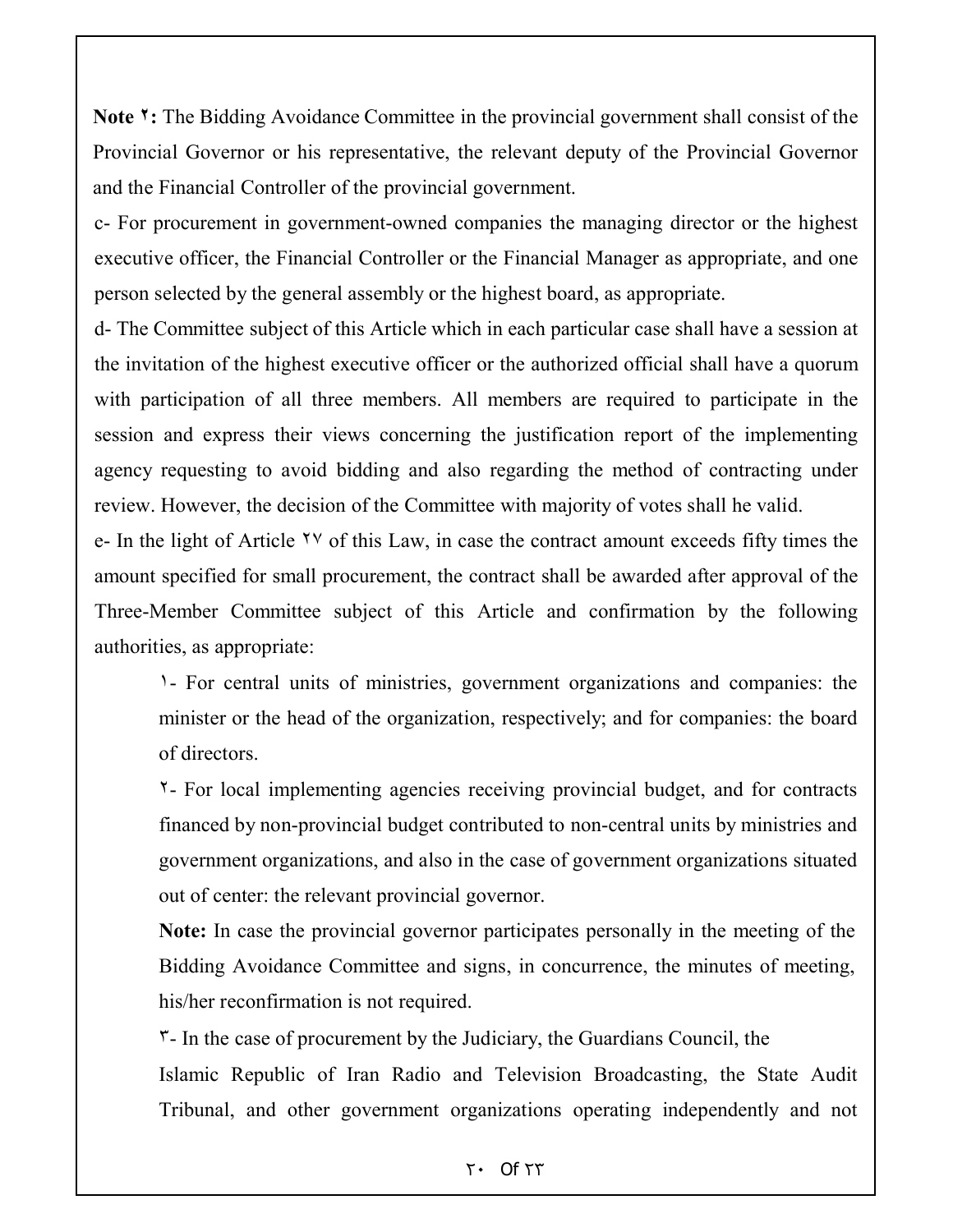affiliated to any ministry or government organization: the judiciary chief or one of his related deputies selected by him, the chief of Islamic Republic of Iran Radio and Television Broadcasting, the chief of State Audit Tribunal, and the head of the relevant executive organization, respectively.

٤- In the case of procurement by the non-governmental public organizations and institutions, the highest executive authority of the relevant organization or institution.

f- To implement paragraph( e) of this Article, if contract amount exceeds the amount of small procurement by two hundred times, awarding the contract shall, after approval of the three member Committee as specified by this Article, by the end of Third Economic, Social and Cultural Development Plan of Islamic Republic of Iran period, be subject to confirmation by the Economic Council, after which it shall be subject to confirmation by a committee including the head of the Management and Planning Organization (the Committee secretary), the Minister of Economy and Finance and the highest executive authority mentioned in paragraph (e) of this Article.

#### **Article ٢٩- Cases in which bidding is not necessary**

In the following cases bidding is not necessary and the organizations mentioned in item (b) of Article ١ of this Law may, without undertaking bidding procedures, carry out the relevant procurement:

- a- Purchase of movable property, services and wages which are unique (exceptional) with no similar product as decided and with the responsibility of the minister or the chief official of the executive agency in the capital or provinces, or the officials authorized by them;
- b- Purchase, renting for ownership or leasing immovable property by obtaining the price evaluations of at least three legally recognized experts or should legal experts be not available, of a committee of experts;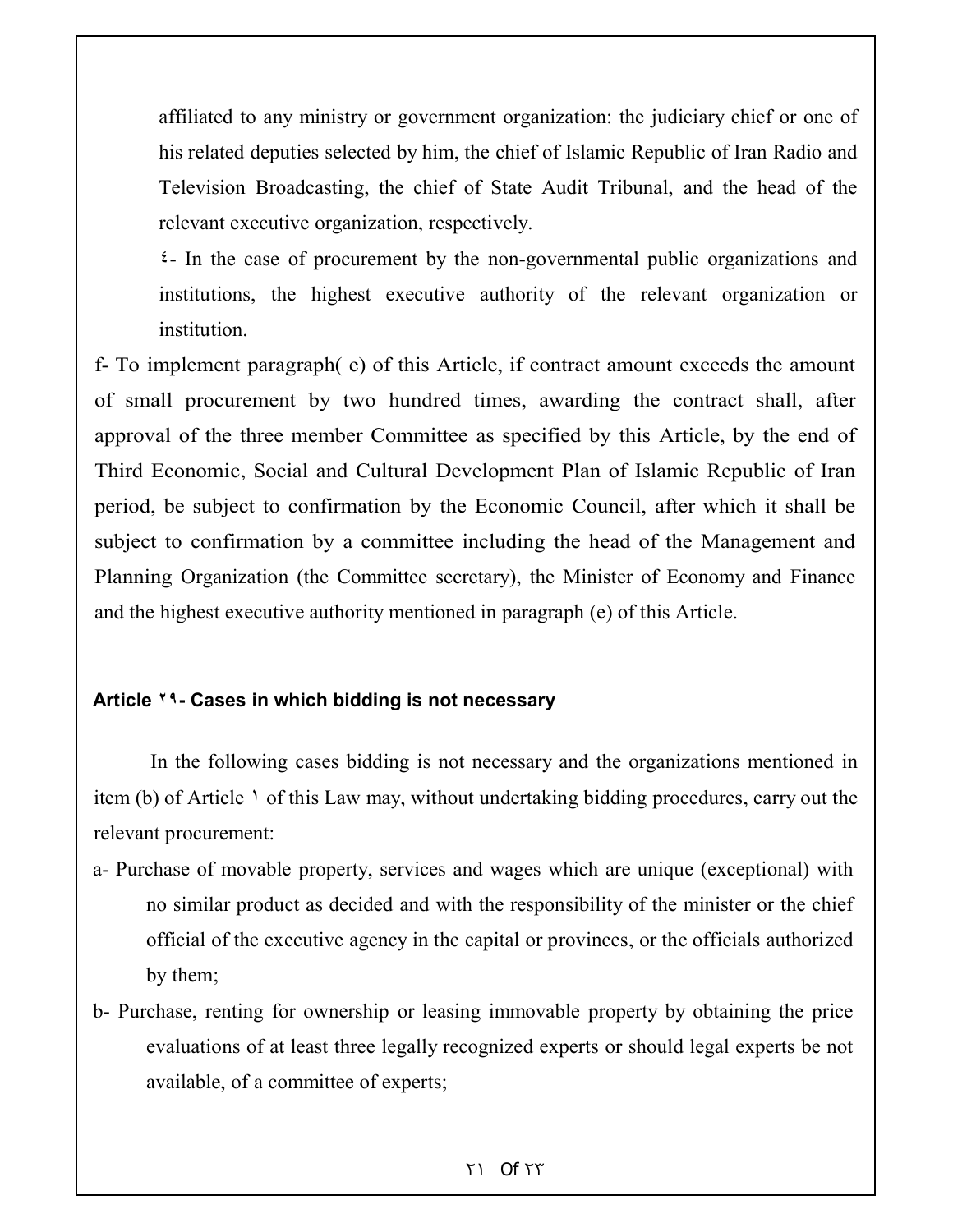- c- Purchase of movable and immovable property, goods and services at the specified price or lower, or wages the rate of which is determined by authorized legal officials;
- d- Repair of fixed or movable equipment and machinery, and replacing machinery related to continuity of production in manufacturing units but not related to the expansion of existing units, as decided and with the responsibility of the minister or the chief official of the executive agency in the capital or provinces, or the officials authorized by them.
- e- Procurement of consulting services, whether from consulting engineers, technical/commercial consultations, including studies, design or management of projects, implementation and supervision or any other type of expertise and consulting services.

The bylaw for this paragraph stipulating the regulations, procedure and the criteria for consultative services shall be proposed by the Management and Planning Organization to be adopted by the Cabinet at the at the latest by three months after approval of this Law.

f- Cultural, artistic, educational, athletic and similar services for which bidding is not possible at the discretion and responsibility of the minister or the highest-ranking authority of the executive, taking into account the interests of the country.

- g- Purchase of spare parts for replacement or supplementing the present movable and fixed equipment and machinery as well as tools and accurate measurement devices, tools for technical and scientific laboratories and such, the supply of which is not possible by bidding process, as deemed by the highest-ranking executive; the contract value by shall be determined by at least one expert in the relevant field appointed as appropriate, by the minister or the head of the implementing agency in the capital or province, or appointed by officials authorized by them.
- h- In the case of confidential procurement as determined by the Cabinet, by taking into account the interests of the country.
- i- Purchase of shares and obligations arising from enacting judiciary verdicts.